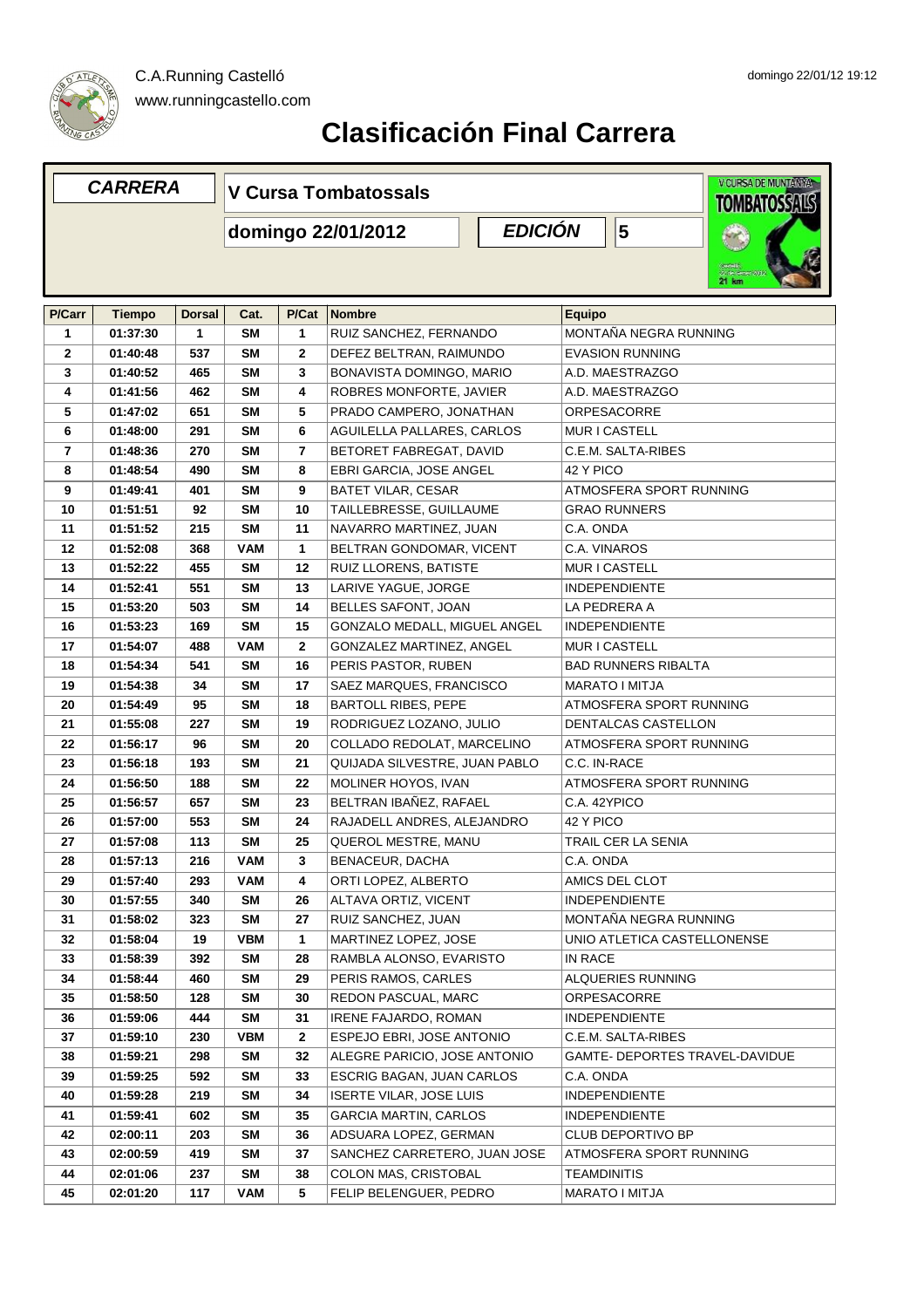



| 46       | 02:01:33             | 74                  | <b>SM</b>       | 39           | FERRER FERRER, ALFREDO                       | <b>INDEPENDIENTE</b>                     |
|----------|----------------------|---------------------|-----------------|--------------|----------------------------------------------|------------------------------------------|
| 47       | 02:01:35             | 97                  | <b>SM</b>       | 40           | APARICI IBAÑEZ, JOSE RAMON                   | MUR I CASTELL                            |
| 48       | 02:01:52             | 63                  | SM              | 41           | EDO IBAÑEZ, HECTOR                           | <b>TRIATLON EVASIÓN</b>                  |
| 49       | 02:02:02             | 275                 | <b>SM</b>       | 42           | PALLARES NAVARRO, LLUIS                      | LA PEDRERA A                             |
| 50       | 02:02:03             | 518                 | SM              | 43           | CABO BELLES, JORGE                           | LA PEDRERA A                             |
| 51       | 02:02:12             | 3                   | <b>VAM</b>      | 6            | MONFORTE MESTRE, QUIQUE                      | C.A.RUNNING CASTELLÓ                     |
| 52       | 02:02:19             | 294                 | <b>VAM</b>      | 7            | CASTILLO MIRALLES, ANTONIO                   | <b>LES AGULLES</b>                       |
| 53       | 02:02:21             | 120                 | SM              | 44           | PLA RICO, JOSE MARIA                         | ARTANA AMUNT AVALL                       |
| 54       | 02:03:00             | 4                   | <b>SM</b>       | 45           | ANDREU BOU, LUISMI                           | C.A.RUNNING CASTELLÓ                     |
| 55       | 02:03:11             | 475                 | <b>SM</b>       | 46           | FERNANDEZ GONZALEZ, JORGE                    | <b>INDEPENDIENTE</b>                     |
| 56       | 02:03:21             | 472                 | <b>VAM</b>      | 8            | MARI ORTS, JOSE FRANCISCO                    | <b>INDEPENDIENTE</b>                     |
| 57       | 02:03:26             | 344                 | <b>SM</b>       | 47           | ALVARO ROVIRA, MIGUEL                        | <b>INDEPENDIENTE</b>                     |
| 58       | 02:03:34             | 534                 | <b>VBM</b>      | $\mathbf{3}$ | BENEDITO FABRA, MANUEL                       | MARATO I MITJA                           |
| 59       | 02:03:39             | 185                 | <b>VAM</b>      | 9            | VEGA GIL, ANGEL                              | ATMOSFERA SPORT RUNNING                  |
| 60       | 02:03:44             | 423                 | <b>SM</b>       | 48           | GRANELL RODRIGUEZ, DIEGO                     | <b>INDEPENDIENTE</b>                     |
| 61       | 02:04:06             | 282                 | SM              | 49           | CHELLI EL KHAYAT, MOHAMED                    | ATMOSFERA SPORT RUNNING                  |
| 62       | 02:04:10             | 610                 | <b>SM</b>       | 50           | ROVIRA VINUESA, IVAN                         | C.E.M. SALTA-RIBES                       |
| 63       | 02:04:25             | 420                 | <b>SM</b>       | 51           | MORENO MINGUILLAN, JOSE MIGUEL               | <b>ORPESACORRE</b>                       |
| 64       | 02:04:27             | 10                  | <b>VAM</b>      | 10           | FLOR IBAÑEZ, JOSE ANTONIO                    | <b>C.A.RUNNING CASTELLO</b>              |
| 65       | 02:04:38             | 111                 | <b>SM</b>       | 52           | <b>GARGALLO GUAL, ELADI</b>                  | <b>CLUB DE MUNTANYA VISTABELLA</b>       |
| 66       | 02:04:40             | 407                 | <b>SM</b>       | 53           | GALLEGO SOLER, OSCAR                         | AMICS VOLTA AL TERME                     |
| 67       | 02:05:01             | 468                 | <b>SM</b>       | 54           | CORREDOR MOLINER, MIGUEL                     | <b>TREPA CASTELLET</b>                   |
| 68       | 02:05:45             | 125                 | <b>VBM</b>      | 4            | REDON QUIXAL, OCTAVIO                        | <b>ORPESACORRE</b>                       |
| 69       | 02:05:50             | 355                 | <b>VAM</b>      | 11           | CUESTA GUERRERO, JUAN CARLOS                 | LA PEDRERA A                             |
| 70       | 02:05:53             | 171                 | <b>VAM</b>      | 12           | <b>BENAGES GALLEN, JESUS</b>                 | ATMOSFERA SPORT RUNNING                  |
| 71       | 02:06:06             | 173                 | SM              | 55           | TOMAS BUESO, FERNANDO MIGUEL                 | H <sub>2</sub> O                         |
| 72       | 02:06:09             | 218                 | SM              | 56           | NAVARRO MARTINEZ, SERGIO                     | <b>INDEPENDIENTE</b>                     |
| 73       | 02:06:14             | 427                 | <b>SM</b>       | 57           | ALOS RIBES, RICARDO                          | ATMOSFERA SPORT RUNNING                  |
| 74       | 02:06:24             | 513                 | <b>VAM</b>      | 13           | PEREZ BLANCO, MIGUEL ANGEL                   | <b>INDEPENDIENTE</b>                     |
| 75       | 02:06:33             | 416                 | <b>VAM</b>      | 14           | MUÑOZ HINOJO, JAVIER                         | C.A. CARNICAS SERRANO                    |
| 76       | 02:06:36             | 464                 | <b>SM</b>       | 58           | GARGALLO MONFORTE, SAUL                      | A.D. MAESTRAZGO                          |
| 77       | 02:06:37             | 463                 | <b>SM</b>       | 59           | SOLSONA BELMONTE, ROBERTO                    | A.D. MAESTRAZGO                          |
| 78       | 02:06:41             | 411                 | <b>SM</b>       | 60           | MARTIENEZ SANTAMARIA, IVAN                   | C.D. ATZENETA                            |
| 79       | 02:07:00             | 417                 | SM              | 61           | MARZA FERNANDEZ. DAVID                       | ATMOSFERA SPORT RUNNING                  |
| 80       | 02:07:03             | 78                  | <b>VAM</b>      | 15           | CLAUSELL AZNAR, LUIS DOMINGO                 | MUR I CASTELL                            |
| 81       | 02:07:11             | 665                 | SM              | 62           | PEREZ ESPLUGUES, PABLO                       | <b>INDEPENDIENTE</b>                     |
| 82       | 02:07:41             | 288                 | SM              | 63           | APARICIO VAYO, MARTIN                        | ATMOSFERA SPORT RUNNING                  |
| 83       | 02:07:50             | 79                  | <b>SM</b>       | 64           | AGUT COLOMER, JOAN                           | EI A CORRER                              |
| 84       | 02:07:52             | 485                 | <b>SM</b>       | 65           | SANCHEZ PORTOLES, JUAN DAMIAN                | <b>J.SANCHEZ</b>                         |
| 85       | 02:08:04             | 528                 | <b>SM</b>       | 66           | BETORET TRAVER, ALEJANDRO                    | C.E.M. SALTA-RIBES                       |
| 86<br>87 | 02:08:20<br>02:08:25 | 315<br>$\mathbf{2}$ | <b>SM</b><br>SF | 67<br>1      | OLIVAS LLIDO, JUAN JOSE<br>SOS MELIA, SILVIA | ARTANA AMUNT AVALL<br>C.M. GR33-TOTTRAIL |
| 88       | 02:08:30             | 266                 | SM              | 68           | SOLANAS CAMPODARVE, GABRIEL                  | <b>INDEPENDIENTE</b>                     |
| 89       | 02:08:35             | 98                  | <b>SM</b>       | 69           | MONROIG FORNER, JUANJO                       | <b>INDEPENDIENTE</b>                     |
| 90       | 02:08:38             | 71                  | <b>VAM</b>      | 16           | DE PACO LOPEZ, FRANCISCO JOSE                | LA PEDRERA A                             |
| 91       | 02:09:04             | 15                  | <b>VAM</b>      | 17           | LOPEZ MAÑEZ, PERE                            | <b>CXM VALENCIA</b>                      |
| 92       | 02:09:11             | 350                 | <b>SM</b>       | 70           | TOMAS MARTI, DAVID                           | C.A. ONDA                                |
| 93       | 02:09:13             | 271                 | <b>SM</b>       | 71           | FERRERES CORTES, FERNANDO                    | C.E.M. SALTA-RIBES                       |
| 94       | 02:09:17             | 584                 | <b>VAM</b>      | 18           | PINILLA BELLES, ENRIQUE                      | C.E.M. SALTA-RIBES                       |
| 95       | 02:09:23             | 46                  | <b>VAM</b>      | 19           | MARQUES VERDU, FERNANDO                      | <b>INDEPENDIENTE</b>                     |
| 96       | 02:09:35             | 529                 | <b>SM</b>       | 72           | MARTINEZ BAUSA, SERGIO                       | LA PEDRERA B                             |
| 97       | 02:10:11             | 356                 | <b>SM</b>       | 73           | VICENTE RIPOLL, CHABI                        | GAMTE- DEPORTES TRAVEL-DAVIDUE           |
| 98       | 02:10:13             | 163                 | <b>SM</b>       | 74           | REDON MARTINEZ, GONZALO                      | <b>ROCK &amp; RUNNING</b>                |
| 99       | 02:10:16             | 184                 | <b>VAM</b>      | 20           | TRILLES GIL, VICTOR                          | ATMOSFERA SPORT RUNNING                  |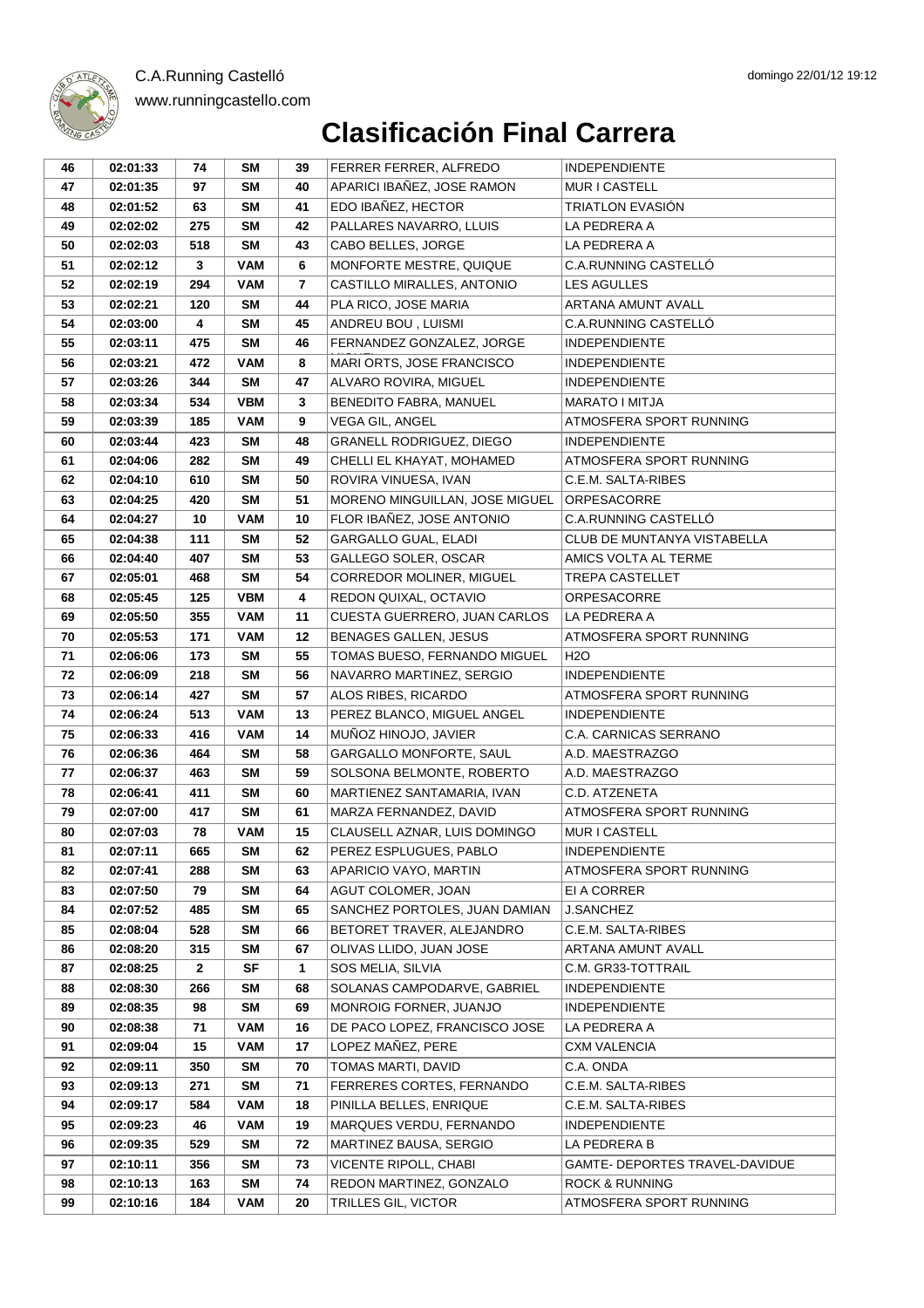| 100 | 02:10:22 | 102 | SΜ         | 75                      | MACHORDOM AGUSTI, ANTONIO                    | ATMOSFERA SPORT RUNNING     |
|-----|----------|-----|------------|-------------------------|----------------------------------------------|-----------------------------|
| 101 | 02:10:49 | 558 | <b>VBM</b> | 5                       | PRADES TORRES, VICENTE                       | <b>MARATO I MITJA</b>       |
| 102 | 02:10:52 | 557 | <b>SM</b>  | 76                      | DIAZ SEGURA, NACHO                           | ARTANA AMUNT AVALL          |
| 103 | 02:10:57 | 338 | <b>VAM</b> | 21                      | VICEDO MIÑANA, EMILIO                        | <b>FAVARA EMPINA</b>        |
| 104 | 02:11:00 | 612 | <b>VAM</b> | 22                      | QUIÑONES YEBENES, JOSE LUIS                  | <b>INDEPENDIENTE</b>        |
| 105 | 02:11:15 | 634 | <b>SM</b>  | 77                      | LIS LLAVATA, SALVA                           | <b>INDEPENDIENTE</b>        |
| 106 | 02:11:30 | 504 | <b>SM</b>  | 78                      | NUÑEZ ARMERO, VIRGILIO                       | <b>LOS LASTRES</b>          |
| 107 | 02:11:34 | 536 | <b>VAM</b> | 23                      | GIL GUILLAMON, MANUEL                        | <b>BUD RUNNERS</b>          |
| 108 | 02:11:35 | 373 | SΜ         | 79                      | BEREDAS MUÑOZ, JESUS                         | <b>GRAO RUNNERS</b>         |
| 109 | 02:11:37 | 394 | <b>SM</b>  | 80                      | JIMENEZ SANTOS, FRANCISCO                    | <b>INDEPENDIENTE</b>        |
| 110 | 02:11:39 | 552 | <b>SM</b>  | 81                      | MERINO ECHANIZ, PEDRO                        | <b>GRAO RUNNERS</b>         |
| 111 | 02:11:42 | 137 | <b>VAM</b> | 24                      | SESE ROVIRA, RAFAEL                          | <b>FEMCV</b>                |
| 112 | 02:11:52 | 421 | SΜ         | 82                      | <b>GALLEN JESUS, CARLOS</b>                  | <b>TEAMDINITIS</b>          |
| 113 | 02:12:07 | 372 | SΜ         | 83                      | ANDRES MARTINEZ, JORDI                       | PAS A PAS                   |
| 114 | 02:12:19 | 575 | <b>SM</b>  | 84                      | BECKER CASTILLO, FELIPE                      | ARTANA AMUNT AVALL          |
| 115 | 02:12:56 | 605 | <b>VAM</b> | 25                      | ORTUÑO CANTOS, JOAQUIN                       | <b>INDEPENDIENTE</b>        |
| 116 | 02:13:16 | 526 | <b>SM</b>  | 85                      | FERNANDEZ FERNANDEZ, JOSE                    | MARATO I MITJA              |
| 117 | 02:13:18 | 110 | <b>SM</b>  | 86                      | GARGALLO GUAL, LOREN                         | CLUB DE MUNTANYA VISTABELLA |
| 118 | 02:13:24 | 189 | <b>SM</b>  | 87                      | GUILLART SAN INOCENCIO, EDUARDO GRAO RUNNERS |                             |
| 119 | 02:13:30 | 343 | <b>SM</b>  | 88                      | PI DURAN, OSCAR                              | SENDERISME BETXI            |
| 120 | 02:13:43 | 625 | SM         | 89                      | BOU PRADAS, JOSE JOAQUIN                     | MONTAÑA NEGRA RUNNING       |
| 121 | 02:14:07 | 341 | <b>SF</b>  | $\mathbf{2}$            | MESADO ORTIZ, EVA                            | <b>COSMOS</b>               |
| 122 | 02:14:09 | 342 | SΜ         | 90                      | GODINO MOLINA, DAVID                         | <b>COSMOS</b>               |
| 123 | 02:14:13 | 124 | <b>SM</b>  | 91                      | ARANDA PAUSA, RUBEN                          | <b>ELS LLOPS</b>            |
| 124 | 02:14:16 | 129 | <b>VAM</b> | 26                      | MONTAGUD MORAGUES, PABLO                     | <b>INDEPENDIENTE</b>        |
| 125 | 02:14:20 | 179 | <b>VAM</b> | 27                      | RUIPEREZ ALBALADETO, JESUS                   | <b>GRAO RUNNERS</b>         |
| 126 | 02:14:24 | 192 | <b>VAM</b> | 28                      | PALLARES SOLER, DANIEL                       | LA PEDRERA A                |
| 127 | 02:14:29 | 582 | <b>VAF</b> | 1                       | MARCO ARNAL, ISABEL                          | <b>INDEPENDIENTE</b>        |
| 128 | 02:14:37 | 347 | <b>VBM</b> | 6                       | CASTRO VEGAS, FELIPE                         | TIERRA TRAGAME              |
| 129 | 02:14:44 | 638 | <b>SM</b>  | 92                      | MACIAS MUÑOZ, JOSE                           | TT KENY                     |
| 130 | 02:14:50 | 5   | <b>VAM</b> | 29                      | VAZQUEZ LOPEZ, JOSE LUIS                     | C.A.RUNNING CASTELLÓ        |
| 131 | 02:15:19 | 369 | SM         | 93                      | CORONADO, JOSE                               | <b>DESAFIO RUNNERS</b>      |
| 132 | 02:15:22 | 56  | <b>SM</b>  | 94                      | SALES BARBERA, VICENT                        | <b>MARATO I MITJA</b>       |
| 133 | 02:15:25 | 515 | <b>VAM</b> | 30                      | BELTRAN RENAU, LUIS                          | <b>MARATO I MITJA</b>       |
| 134 | 02:15:28 | 17  | <b>SM</b>  | 95                      | DEL RIO LLORENS, CARLOS                      | <b>INDEPENDIENTE</b>        |
| 135 | 02:15:29 | 292 | <b>SM</b>  | 96                      | DE LA CRUZ CAMARDON, JORGE                   | MUR I CASTELL               |
| 136 | 02:15:31 | 626 | <b>SM</b>  | 97                      | MARCOS GIL, ALVARO                           | <b>INDEPENDIENTE</b>        |
| 137 | 02:15:35 | 412 | <b>SM</b>  | 98                      | MARISOIU, ADRIAN ION                         | <b>INDEPENDIENTE</b>        |
| 138 | 02:15:40 | 520 | <b>SM</b>  | 99                      | HUGUET SIFRE, RAMON                          | ALQUERIES RUNNING           |
| 139 | 02:15:43 | 639 | <b>SM</b>  | 100                     | MANRIQUE JUAN, JORDI                         | TT KENY                     |
| 140 | 02:15:50 | 187 | <b>VAM</b> | 31                      | MESADO MONFORT, JORGE                        | MARATO I MITJA              |
| 141 | 02:16:04 | 603 | <b>VAM</b> | 32                      | SAIZ ESCRIG, ROBERTO                         | LOS CUÑAOS                  |
| 142 | 02:16:06 | 604 | <b>VAM</b> | 33                      | MARCO PASTOR, XIMO                           | LOS CUÑAOS                  |
| 143 | 02:16:15 | 209 | <b>VBM</b> | $\overline{\mathbf{r}}$ | PEREZ LAFFONT, FRANCISCO JOSE                | CLUB DE ESCALADA ROCK PUNT  |
| 144 | 02:16:19 | 395 | <b>VAM</b> | 34                      | LOMAS PAVON, JOSE ANTONIO                    | C.A. VILA REAL              |
| 145 | 02:16:21 | 398 | <b>VAM</b> | 35                      | PEREZ CABALLERO, DIEGO                       | C.A. VILA REAL              |
| 146 | 02:16:27 | 539 | <b>VBM</b> | $\bf8$                  | LLORENS PORTOLES, JUAN JULIAN                | LA PEDRERA B                |
| 147 | 02:16:30 | 514 | <b>SM</b>  | 101                     | SALES GARBI, OSCAR                           | MARATO I MITJA              |
| 148 | 02:16:32 | 246 | <b>SM</b>  | 102                     | ROYO MARGARIT, ALBERT                        | LA PEDRERA B                |
| 149 | 02:16:37 | 232 | <b>VAM</b> | 36                      | NEBOT ALICART, CARLOS                        | <b>INDEPENDIENTE</b>        |
| 150 | 02:16:50 | 396 | <b>SM</b>  | 103                     | LOZANO SANCHEZ, JOSE ANTONIO                 | C.A. VILA REAL              |
| 151 | 02:16:52 | 556 | <b>SM</b>  | 104                     | PORTALES ESCRIG, VICENTE                     | C.A. LA PANDEROLA           |
| 152 | 02:16:56 | 316 | <b>VAM</b> | 37                      | BERNAT LIZANDRA, MANUEL                      | <b>INDEPENDIENTE</b>        |
| 153 | 02:17:08 | 484 | <b>SM</b>  | 105                     | IBAÑEZ SORIANO, ALEJANDRO                    | <b>INDEPENDIENTE</b>        |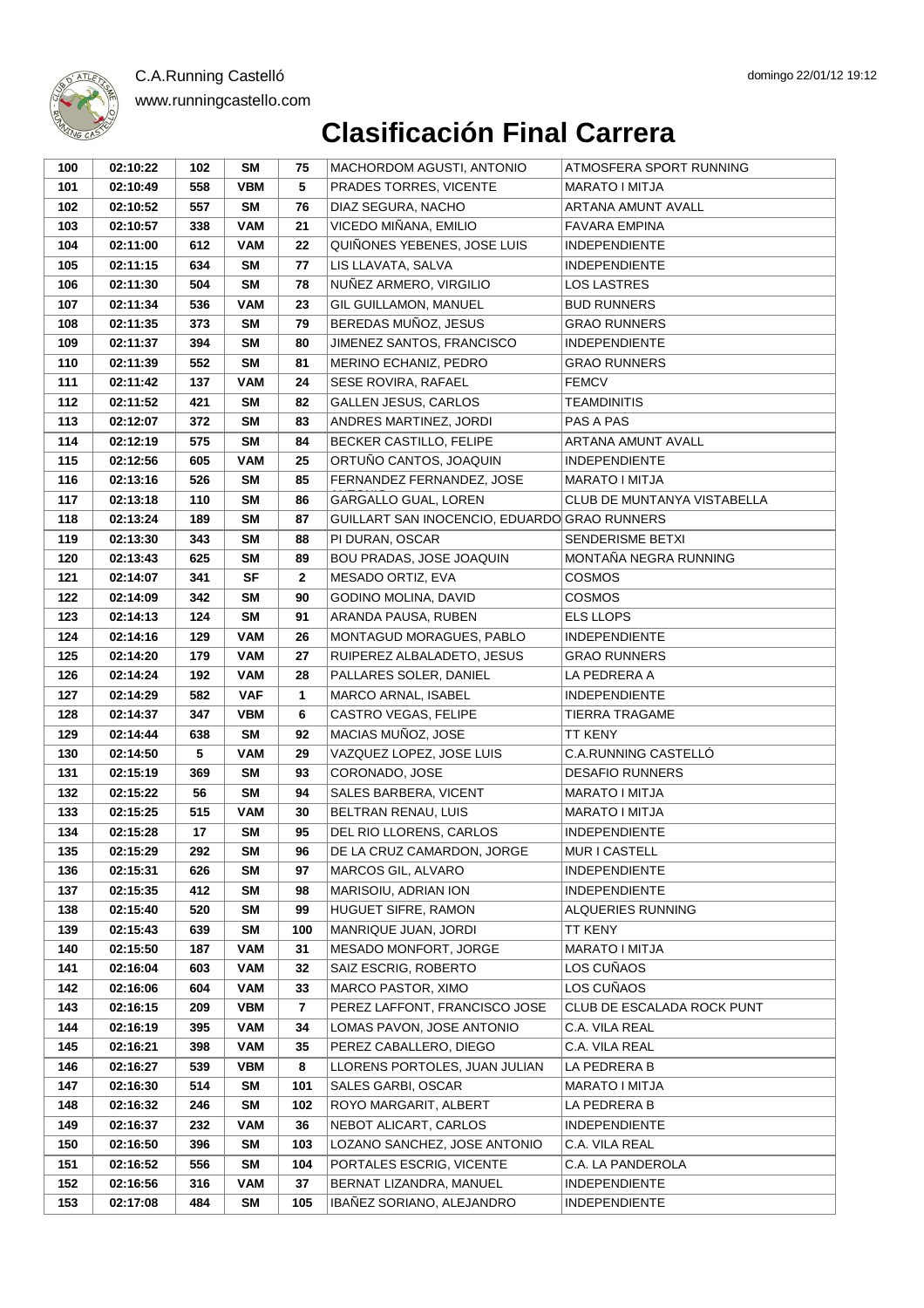#### domingo 22/01/12 19:12



| 154 | 02:17:10 | 443 | SM         | 106 | RECATALA VIVES, JOSE MARIA         | C.A. LA VALL D'UIXO            |
|-----|----------|-----|------------|-----|------------------------------------|--------------------------------|
| 155 | 02:17:14 | 83  | <b>VAM</b> | 38  | TRENCO I BOVEA, JOAN ANTONI        | C.A. LA PANDEROLA              |
| 156 | 02:17:15 | 146 | <b>VAM</b> | 39  | NAVARRO MARIN-BUCK, ALEJANDRO      | <b>INDEPENDIENTE</b>           |
| 157 | 02:17:17 | 245 | <b>VAM</b> | 40  | QUINTANA GASCO, FERNANDO           | <b>INDEPENDIENTE</b>           |
| 158 | 02:17:20 | 642 | <b>SM</b>  | 107 | ROGER DOLS, JAVIER                 | <b>INDEPENDIENTE</b>           |
| 159 | 02:17:27 | 311 | <b>VAM</b> | 41  | VILAR GALLART, JUAN VICENTE        | ARTANA AMUNT AVALL             |
| 160 | 02:17:29 | 309 | <b>VAM</b> | 42  | PITARCH TENA, ALBERTO              | XINO XANO                      |
| 161 | 02:17:31 | 406 | SM         | 108 | JIMENEZ NEBOT, CARLOS              | ATMOSFERA SPORT RUNNING        |
| 162 | 02:17:33 | 399 | <b>VAM</b> | 43  | RODRIGUEZ ROCA, JUAN JOSE          | C.A. VILA REAL                 |
| 163 | 02:17:36 | 492 | SM         | 109 | GIL TENA, SANTIAGO                 | <b>INDEPENDIENTE</b>           |
| 164 | 02:17:38 | 264 | <b>VAM</b> | 44  | PEDRO GIMENO, JOSE MIGUEL          | C.A. PUÇOL                     |
| 165 | 02:17:39 | 436 | <b>VAM</b> | 45  | PRIETO ALMIÑANA, PEDRO             | C.A. CARNICAS SERRANO          |
| 166 | 02:17:41 | 119 | VAM        | 46  | ROJO ROMERO, VICTOR                | TRAIL CER LA SENIA             |
| 167 | 02:17:44 | 198 | SM         | 110 | MARQUES VERDU, ALFREDO             | <b>INDEPENDIENTE</b>           |
| 168 | 02:17:46 | 228 | <b>SM</b>  | 111 | <b>IGLESIAS GUTIERREZ, GUSTAVO</b> | <b>INDEPENDIENTE</b>           |
| 169 | 02:17:59 | 609 | <b>SF</b>  | 3   | MARTINEZ RODRIGUEZ, RAQUEL         | <b>LASTRES</b>                 |
| 170 | 02:18:00 | 565 | SM         | 112 | RIPOLL MARTINEZ, DOMINGO           | <b>INDEPENDIENTE</b>           |
| 171 | 02:18:10 | 12  | <b>VAM</b> | 47  | TOMAS PALLARES, JUAN JOSÉ          | C.A.RUNNING CASTELLÓ           |
| 172 | 02:18:12 | 559 | <b>VAM</b> | 48  | <b>BAUSA ARGILAGA, JORGE</b>       | CAFÉ ANGEL                     |
| 173 | 02:18:19 | 502 | SM         | 113 | PARICIO COMINS, JORGE              | C.A. LA PANDEROLA              |
| 174 | 02:18:21 | 581 | SM         | 114 | SOLAZ MORENO, CESAR                | <b>INDEPENDIENTE</b>           |
| 175 | 02:18:34 | 47  | <b>SM</b>  | 115 | PRIETO GRACIA, ROBERTO             | <b>INDEPENDIENTE</b>           |
| 176 | 02:18:43 | 380 | <b>VAM</b> | 49  | NAVARRO HIDALGO, MANUEL            | C.A. PUÇOL                     |
| 177 | 02:18:45 | 378 | VAM        | 50  | CALVO NAVARRO, PACO                | C.A. PUÇOL                     |
| 178 | 02:19:07 | 86  | <b>SM</b>  | 116 | GUMBAU PALANCA, PACO               | <b>INDEPENDIENTE</b>           |
| 179 | 02:19:11 | 276 | SM         | 117 | VILARROCHA BALAGUER, DAVID         | LA PEDRERA B                   |
| 180 | 02:19:19 | 377 | SM         | 118 | PEREZ OBRERO, DAVID                | <b>INDEPENDIENTE</b>           |
| 181 | 02:19:28 | 640 | SM         | 119 | SOLSONA GILABERT, VICENTE          | <b>INDEPENDIENTE</b>           |
| 182 | 02:20:12 | 410 | VBM        | 9   | ALBARO, MANUEL                     | CENTRE EXCURSIONISTA L'ALCORA  |
| 183 | 02:20:38 | 561 | SM         | 120 | ROBRES GIL, PABLO                  | <b>ROCK &amp; RUNNING</b>      |
| 184 | 02:20:47 | 123 | <b>VAM</b> | 51  | MONTEAGUDO PLATERO, MIGUEL         | <b>INDEPENDIENTE</b>           |
| 185 | 02:21:10 | 352 | SM         | 121 | PALOMONO SALT, ABRAHAM             | GAMTE- DEPORTES TRAVEL-DAVIDUE |
| 186 | 02:21:19 | 305 | <b>VAM</b> | 52  | TORRES IBANEZ, EMILIO              | SENDERISME BETXI               |
| 187 | 02:21:25 | 213 | <b>VAM</b> | 53  | CISCAR MORATO, VICENT              | <b>FAVARA EMPINA</b>           |
| 188 | 02:21:28 | 88  | <b>SM</b>  | 122 | VIVAS MARTINEZ, CARLOS             | <b>INDEPENDIENTE</b>           |
| 189 | 02:21:32 | 517 | <b>VAM</b> | 54  | CATALAN ARAGON, MIGUEL             | LA PEDRERA B                   |
| 190 | 02:21:40 | 606 | SM         | 123 | APARICI VILAR, HECTOR              | <b>GRAO RUNNERS</b>            |
| 191 | 02:21:46 | 85  | <b>SM</b>  | 124 | CALERO SANCHEZ, JUAN BAUTISTA      | PEÑA EL COYOTE                 |
| 192 | 02:21:52 | 87  | <b>SM</b>  | 125 | SOLER OLMEDILLA, JOSE VICENTE      | <b>INDEPENDIENTE</b>           |
| 193 | 02:22:09 | 217 | <b>SM</b>  | 126 | MENGUAL LOPEZ, JOSE MARIA          | <b>INDEPENDIENTE</b>           |
| 194 | 02:22:17 | 646 | <b>SM</b>  | 127 | PLAZAOLA FERNANDEZ, IBAN           | <b>CXM VALENCIA</b>            |
| 195 | 02:22:22 | 295 | <b>VAM</b> | 55  | MIRASOL RUBIO, ERNESTO             | C.A. CARNICAS SERRANO          |
| 196 | 02:22:24 | 476 | <b>VAM</b> | 56  | MARCH ALLEPUZ, SERGIO              | <b>INDEPENDIENTE</b>           |
| 197 | 02:22:26 | 573 | <b>SM</b>  | 128 | LLORENS OCHANDO, FERNANDO          | ORPESACORRE                    |
| 198 | 02:22:32 | 549 | <b>SM</b>  | 129 | RULL ALABAU, ANTONIO               | ORPESACORRE                    |
| 199 | 02:22:58 | 672 | <b>SM</b>  | 130 | RIBERA GARCÍA, CARLOS              | <b>INDEPENDIENTE</b>           |
| 200 | 02:23:00 | 11  | VAM        | 57  | MAMPEL ROYO, FERNANDO              | C.A.RUNNING CASTELLÓ           |
| 201 | 02:23:02 | 418 | <b>VAM</b> | 58  | TUBILLA BAUSA, PEDRO               | ATMOSFERA SPORT RUNNING        |
| 202 | 02:23:04 | 279 | <b>SM</b>  | 131 | PITARCH NEBOT, JOSE                | H2O                            |
| 203 | 02:23:08 | 252 | <b>SM</b>  | 132 | DE LA CRUZ MARTINEZ, LUIS MIGUEL   | C.A. CUENCA DOLOMIA            |
| 204 | 02:23:10 | 335 | <b>SM</b>  | 133 | MIRALLES VERICAT, DAVID            | VIAJES 30 DIAS                 |
| 205 | 02:23:18 | 9   | <b>SM</b>  | 134 | ADSUARA SANHAUJA, JAVIER           | C.A.RUNNING CASTELLÓ           |
| 206 | 02:23:21 | 320 | <b>SM</b>  | 135 | ALEGRE OLLER, JAIME                | <b>INDEPENDIENTE</b>           |
| 207 | 02:23:23 | 280 | <b>VAM</b> | 59  | MUÑOZ TUÑON, JUAN                  | ATMOSFERA SPORT RUNNING        |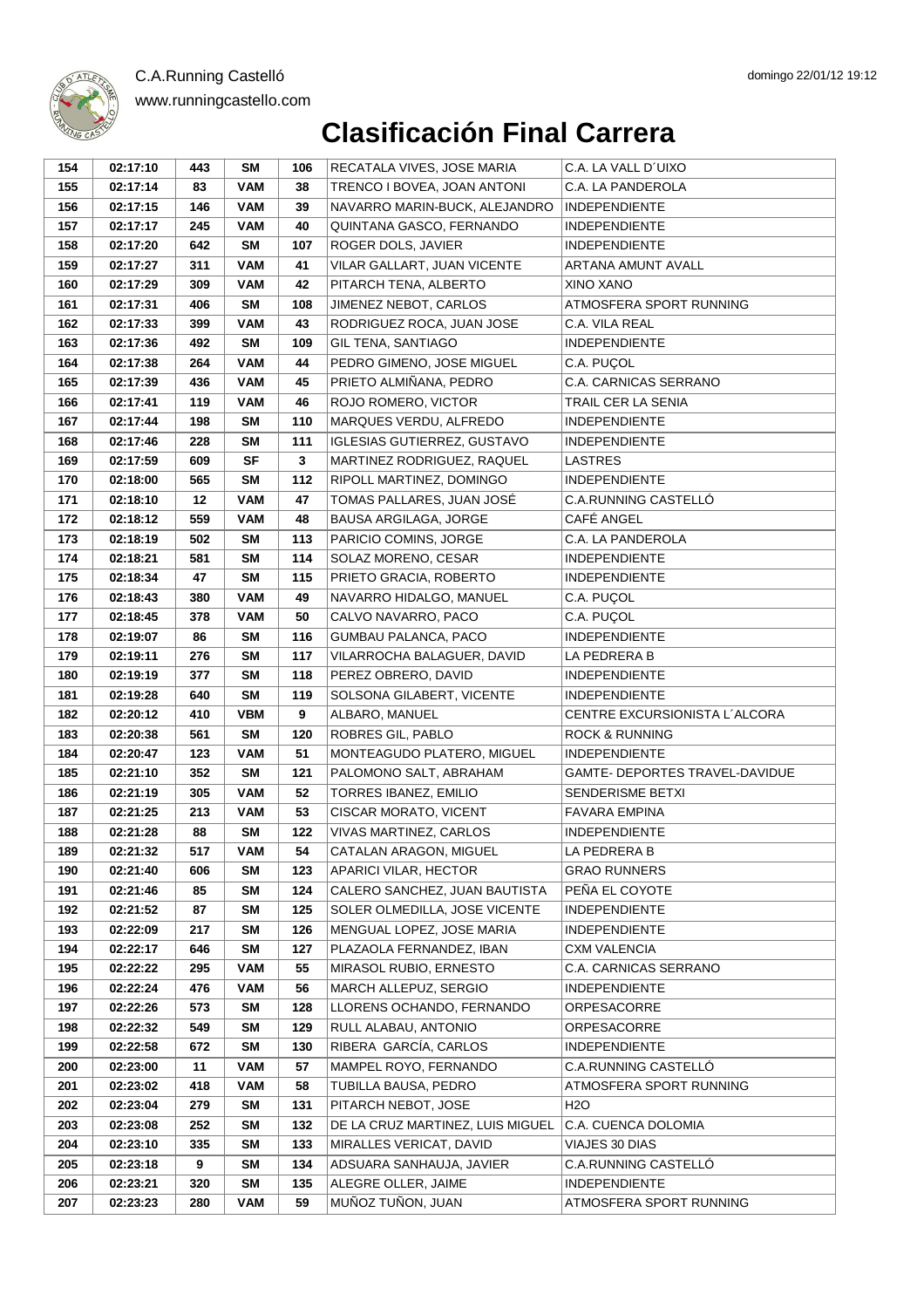

| 208        | 02:23:30             | 167       | SΜ               | 136          | RAMON SEGARRA, DAVID                                      | <b>INDEPENDIENTE</b>                         |
|------------|----------------------|-----------|------------------|--------------|-----------------------------------------------------------|----------------------------------------------|
| 209        | 02:23:32             | 31        | <b>VAM</b>       | 60           | <b>IGLESIAS NEBOT, JUAN JOSE</b>                          | 42 Y PICO                                    |
| 210        | 02:23:44             | 673       | <b>VAM</b>       | 61           | MALLOL GARCIA-VACAS, JOAQUIN                              | <b>INDEPENDIENTE</b>                         |
| 211        | 02:24:21             | 93        | SM               | 137          | MOLLA VALLES, VICTOR                                      | <b>GENT DE FOIOS</b>                         |
| 212        | 02:24:53             | 26        | <b>VAM</b>       | 62           | MANGLANO ORTIZ, ENRIQUE                                   | <b>INDEPENDIENTE</b>                         |
| 213        | 02:25:02             | 140       | <b>VBM</b>       | 10           | GONZALEZ, RAMON                                           | <b>INDEPENDIENTE</b>                         |
| 214        | 02:25:03             | 310       | <b>VBM</b>       | 11           | VALLCANERA CASTELLA, FLORENCI                             | C.A. FAVARA                                  |
| 215        | 02:25:10             | 591       | SM               | 138          | OLUCHA ESCRIG, IVAN                                       | <b>INDEPENDIENTE</b>                         |
| 216        | 02:25:13             | 675       | <b>VAM</b>       | 63           | ESPINOSA SALVADOR, JORDI                                  | H <sub>2</sub> O                             |
| 217        | 02:25:15             | 409       | SΜ               | 139          | ORTIZ PORCAR, DAVID                                       | <b>INDEPENDIENTE</b>                         |
| 218        | 02:25:19             | 206       | <b>SM</b>        | 140          | <b>GARCIA MELIA, EDUARDO</b>                              | <b>FAVARA EMPINA</b>                         |
| 219        | 02:25:20             | 208       | <b>VAM</b>       | 64           | VICTORIA MIÑANA, PEDRO JUAN                               | <b>FAVARA EMPINA</b>                         |
| 220        | 02:25:23             | 176       | <b>VAM</b>       | 65           | PASCUAL VILLALVA, GUILLERMO                               | ATMOSFERA SPORT RUNNING                      |
| 221        | 02:25:25             | 375       | <b>VAM</b>       | 66           | PALATSI ARMERO, RAUL                                      | <b>INDEPENDIENTE</b>                         |
| 222        | 02:25:28             | 299       | SΜ               | 141          | VILLAR HERRERO, PASCUAL                                   | ARTANA AMUNT AVALL                           |
| 223        | 02:25:33             | 533       | SΜ               | 142          | CALERO GIL, JAVIER                                        | <b>INDEPENDIENTE</b>                         |
| 224        | 02:25:36             | 253       | SΜ               | 143          | SANCHEZ MONTESINOS, FELIX                                 | GAMTE- DEPORTES TRAVEL-DAVIDUE               |
| 225        | 02:25:38             | 321       | <b>SM</b>        | 144          | RAMOS MEZQUITA, JOSEP MANEL                               | C.A. VILA REAL                               |
| 226        | 02:25:46             | 322       | <b>VAM</b>       | 67           | CARCELLER SAFONT, MAURICIO                                | C.A. 42YPICO                                 |
| 227        | 02:25:53             | 630       | SΜ               | 145          | SALOM GARCIA, GUSTAVO                                     | <b>VALENCIA CF</b>                           |
| 228        | 02:25:55             | 384       | <b>SM</b>        | 146          | TRAVER ASO, JUAN CARLOS                                   | <b>INDEPENDIENTE</b>                         |
| 229        | 02:25:57             | 286       | <b>VAM</b>       | 68           | VILAR GONZALEZ, DANIEL                                    | <b>INDEPENDIENTE</b>                         |
| 230        | 02:25:59             | 574       | <b>SM</b>        | 147          | BERNABEU CLOQUELL, MIGUEL                                 | <b>BAD RUNNERS RIBALTA</b>                   |
| 231        | 02:26:07             | 186       | <b>VAM</b>       | 69           | ALBERTO BELTRAN, ALFONSO                                  | <b>INDEPENDIENTE</b>                         |
| 232        | 02:26:12             | 66        | <b>VBM</b>       | 12           | MIRAVET GARCIA, ANTONIO                                   | <b>FAUSTO</b>                                |
| 233        | 02:26:15             | 583       | <b>VAM</b>       | 70           | ANTOLI MARTI, SEGIO                                       | <b>INDEPENDIENTE</b>                         |
| 234        | 02:26:16             | 333       | SM               | 148          | RAMOS LARA, HECTOR                                        | ARTANA AMUNT AVALL                           |
| 235        | 02:26:18             | 385       | <b>SF</b>        | 4            | MORA, VANESA                                              | <b>INDEPENDIENTE</b>                         |
| 236        | 02:26:30             | 121       | SΜ               | 149          | CEBRIAN DEFEZ, DAVID                                      | LA PEDRERA B                                 |
| 237        | 02:26:52             | 624       | SΜ               | 150          | RIVERA GARCIA, JOSE JUAN                                  | <b>INDEPENDIENTE</b>                         |
| 238        | 02:27:05             | 434       | <b>VAM</b>       | 71           | IBAÑEZ GARCIA, VALENTIN                                   | MARATO I MITJA<br><b>ORPESACORRE</b>         |
| 239        | 02:27:10             | 158       | SΜ               | 151          | GARCIA NAVARRO, FRANCISCO                                 | <b>CXM VALENCIA</b>                          |
| 240<br>241 | 02:27:16<br>02:27:22 | 599<br>59 | SΜ<br><b>VAM</b> | 152<br>72    | FERNANDEZ PLAZAOLA, JOXE<br>COQUILLAT ANDREU, JUAN CARLOS |                                              |
| 242        | 02:27:36             | 241       | <b>VAM</b>       | 73           | GARCIA-ROMERAL ORTIZ, JESUS                               | <b>INDEPENDIENTE</b><br><b>INDEPENDIENTE</b> |
| 243        | 02:27:51             | 104       | SF               | 5            | <b>BADAL BLASCO, BEA</b>                                  | <b>GRUP MUNTANYA CATI</b>                    |
| 244        | 02:27:56             | 365       | SM               | 153          | TURCH OLIVARES, MANUEL                                    | <b>INDEPENDIENTE</b>                         |
| 245        | 02:27:59             | 116       | <b>SM</b>        | 154          | EDO EDO, RAFAEL                                           | C.E.M. SALTA-RIBES                           |
| 246        | 02:28:03             | 647       | <b>SM</b>        | 155          | MARTINEZ NAVARRO, ANGEL                                   | H <sub>2</sub> O                             |
| 247        | 02:28:06             | 364       | <b>VAM</b>       | 74           | MEMBRADO GUINOT, GILBERTO                                 | C.A. LA PANDEROLA                            |
| 248        | 02:28:13             | 57        | <b>SM</b>        | 156          | SOS RIPOLLES, NACHO                                       | <b>INDEPENDIENTE</b>                         |
| 249        | 02:28:30             | 390       | <b>VBM</b>       | 13           | TORRES PIQUER, JOSE JUAN                                  | SENDERISME BETXI                             |
| 250        | 02:28:31             | 389       | <b>VBM</b>       | 14           | ESCOBEDO VILLAR, AGUSTIN                                  | SENDERISME BETXI                             |
| 251        | 02:28:37             | 437       | <b>VAM</b>       | 75           | MIGUELEZ GONZALEZ, MELQUIADES                             | TREPA CASTELLET                              |
| 252        | 02:28:51             | 69        | SF               | 6            | GANDIA NAVARRO, CARMEN                                    | <b>INDEPENDIENTE</b>                         |
| 253        | 02:28:54             | 160       | <b>VAF</b>       | $\mathbf{2}$ | PEIRO SABATER, OLIVIA                                     | C.A. SAFOR CAFE MAX                          |
| 254        | 02:28:56             | 67        | <b>SM</b>        | 157          | DEL CORTE LORA, VICTOR                                    | CARAJILLOS CUP TEAM                          |
| 255        | 02:28:58             | 155       | <b>SM</b>        | 158          | <b>GARCIA GRAU, ROBERTO</b>                               | ULTRA RUNNERS CASTELLON                      |
| 256        | 02:29:01             | 487       | <b>SM</b>        | 159          | FORTUÑO CERVERA, CRISTIAN                                 | <b>INDEPENDIENTE</b>                         |
| 257        | 02:29:04             | 180       | <b>VAM</b>       | 76           | PEREZ SANTOLARIA, VICENTE                                 | <b>CIRAT</b>                                 |
| 258        | 02:29:06             | 544       | SM               | 160          | LAHOSA JUAN, PAU                                          | <b>INDEPENDIENTE</b>                         |
| 259        | 02:29:09             | 627       | <b>SM</b>        | 161          | GARRIDO FERNANDEZ, ALFONSO                                | <b>ENDURANCE TRI-SPORT</b>                   |
| 260        | 02:29:16             | 615       | SM               | 162          | GUIMERA TUÑON, EDGAR                                      | <b>INDEPENDIENTE</b>                         |
| 261        | 02:29:18             | 29        | <b>SM</b>        | 163          | AGUT GARCIA, GABRIEL VICENTE                              | <b>INDEPENDIENTE</b>                         |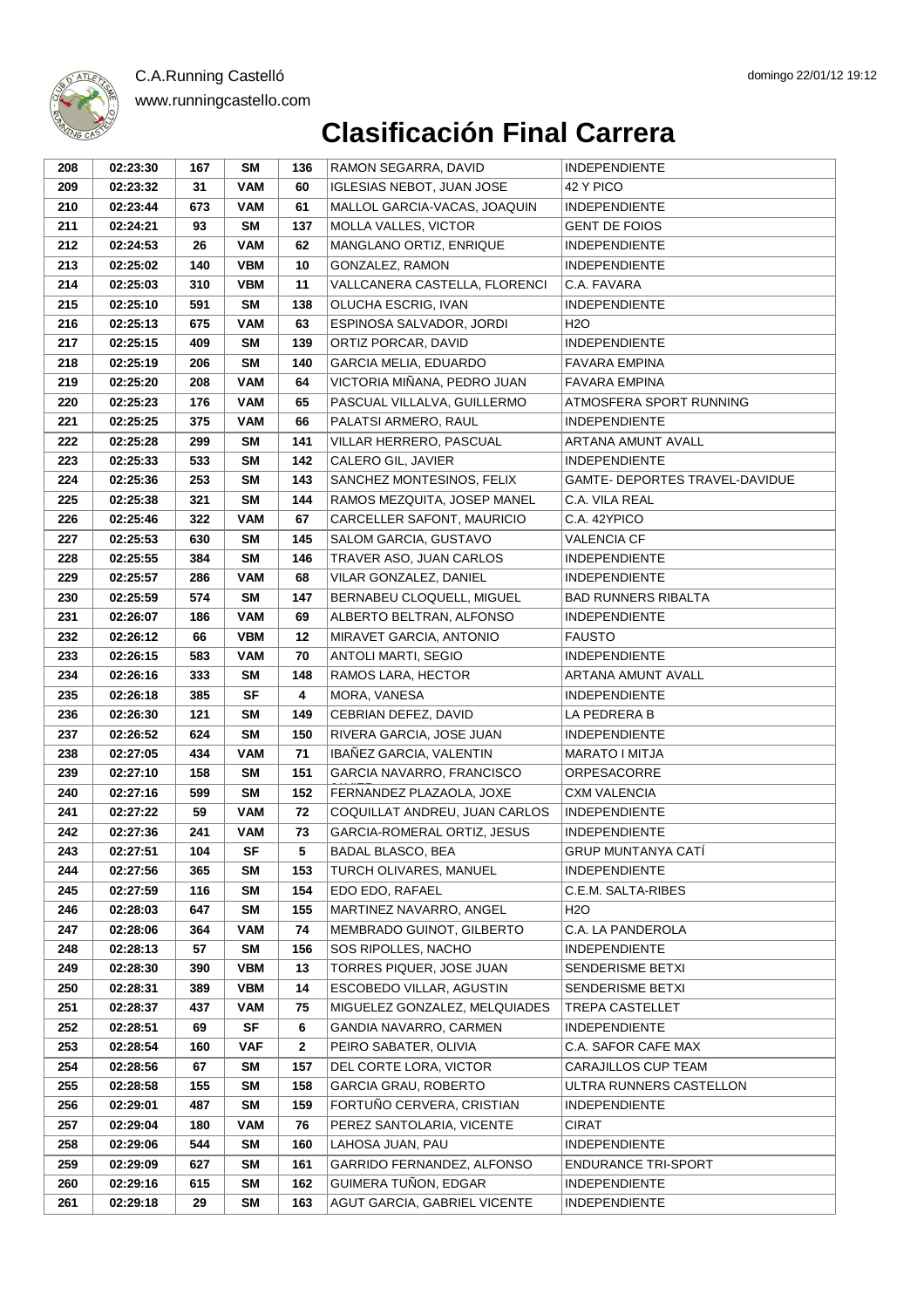| 262        | 02:29:21             | 598        | SM               | 164            | DOMINGO LLOPIS, JAVIER                      | <b>INDEPENDIENTE</b>                     |
|------------|----------------------|------------|------------------|----------------|---------------------------------------------|------------------------------------------|
| 263        | 02:29:25             | 76         | <b>SM</b>        | 165            | COLAS SORIANO, ALFONSO                      | C.D. ES POSIBLE                          |
| 264        | 02:29:28             | 478        | <b>SM</b>        | 166            | CORTINA, VICTOR                             | <b>GENT DE FOIOS</b>                     |
| 265        | 02:29:29             | 174        | <b>SF</b>        | $\overline{7}$ | BELLES BELLES, EVA                          | CLUB DE MUNTANYA AT-ZENET                |
| 266        | 02:29:32             | 112        | <b>SM</b>        | 167            | EDO CUADAU, ALFONSO                         | <b>INDEPENDIENTE</b>                     |
| 267        | 02:29:34             | 469        | SM               | 168            | FERRER ALBERICH, MIGUEL                     | <b>INDEPENDIENTE</b>                     |
| 268        | 02:29:38             | 522        | <b>VBM</b>       | 15             | LLORENS MONTAÑES, VICENTE                   | <b>EVASION RUNNING</b>                   |
| 269        | 02:29:40             | 8          | SM               | 169            | MONFORTE MESTRE, MIGUEL ANGEL               | C.A.RUNNING CASTELLÓ                     |
| 270        | 02:29:41             | 304        | <b>VAM</b>       | 77             | PASTOR CLIMENT, BRUNO                       | AULA DE NATURA VINAROS                   |
| 271        | 02:29:51             | 593        | <b>SM</b>        | 170            | CUEVAS GUIJARRO, DIEGO                      | <b>INDEPENDIENTE</b>                     |
| 272        | 02:29:57             | 151        | <b>SM</b>        | 171            | CAMPOS ROCHERA, SERGIO                      | ULTRA RUNNERS CASTELLON                  |
| 273        | 02:30:01             | 60         | <b>VAM</b>       | 78             | FERRAGUD LLORCA, JOSE RAMON                 | <b>INDEPENDIENTE</b>                     |
| 274        | 02:30:29             | 548        | <b>SM</b>        | 172            | DELGADO PLA, JOSE MIGUEL                    | UNIO ATLETICA CASTELLONENSE              |
| 275        | 02:30:31             | 101        | SM               | 173            | SABIO COLLADO, VICTOR                       | <b>ROCK &amp; RUNNING</b>                |
| 276        | 02:30:35             | 21         | <b>VAM</b>       | 79             | CORONEL SANCHEZ, ROBERTO                    | MUR I CASTELL                            |
| 277        | 02:30:49             | 391        | <b>VBM</b>       | 16             | ESCOBEDO VILLAR, MANUEL                     | SENDERISME BETXI                         |
| 278        | 02:30:52             | 523        | <b>SM</b>        | 174            | MUINDINA ANDREU, MIGUEL                     | <b>INDEPENDIENTE</b>                     |
| 279        | 02:31:06             | 281        | <b>SM</b>        | 175            | <b>GARCIA IBARS, CARLOS</b>                 | <b>INDEPENDIENTE</b>                     |
| 280        | 02:31:17             | 55         | SM               | 176            | <b>VELASCO LOPERA, JAVI</b>                 | <b>INDEPENDIENTE</b>                     |
| 281        | 02:31:28             | 348        | <b>SM</b>        | 177            | VERDEJO SANCHEZ, JOSE MIGUEL                | <b>DESAFIO RUNNERS</b>                   |
| 282        | 02:31:32             | 371        | <b>SM</b>        | 178            | FERRANDO LLORIS, RAFAEL                     | <b>DESAFIO RUNNERS</b>                   |
| 283        | 02:31:33             | 466        | <b>SF</b>        | 8              | BARREDA QUEROL, ESTEFANIA                   | A.D. MAESTRAZGO                          |
| 284        | 02:31:41             | 127        | <b>SM</b>        | 179            | PASCUAL, CLAUDIO ADRIAN                     | <b>INDEPENDIENTE</b>                     |
| 285        | 02:31:53             | 40         | <b>SM</b>        | 180            | ESPAÑA SUAREZ, JESUS                        | <b>INDEPENDIENTE</b>                     |
| 286        | 02:32:16             | 141        | <b>SM</b>        | 181            | FERNANDEZ ROMERO, ROBERTO                   | <b>INDEPENDIENTE</b>                     |
| 287        | 02:32:23             | 80         | <b>VAM</b>       | 80             | CERVERA MATEU, ENRIC                        | <b>INDEPENDIENTE</b>                     |
| 288        | 02:32:34             | 367        | <b>VAM</b>       | 81             | MICHAVILA ANADON, RUBEN                     | <b>INDEPENDIENTE</b>                     |
| 289        | 02:32:42             | 154        | <b>VAM</b>       | 82             | HERNANDEZ PUCHOL, ISIDRO                    | C.A. AMUNT AVALL                         |
| 290        | 02:32:49             | 446        | SM               | 182            | DEMBILIO SIFRES, CRISTIAN                   | <b>INDEPENDIENTE</b>                     |
| 291        | 02:32:54             | 648        | <b>SM</b>        | 183            | LINARES FALOMIR, AGUSTIN                    | <b>INDEPENDIENTE</b>                     |
| 292        | 02:32:57             | 546        | VAM              | 83             | RODRIGUEZ TOLOSA, JUAN MIGUEL               | MARATO I MITJA                           |
| 293        | 02:33:12             | 631        | SM               | 184            | BARRIENTOS GOMEZ, SALVADOR                  | <b>INDEPENDIENTE</b>                     |
| 294        | 02:33:19             | 354        | <b>SF</b>        | 9              | REYES BENITEZ, JULIA                        | LA PEDRERA A                             |
| 295        | 02:33:25             | 249        | <b>VAM</b>       | 84             | GONZALEZ SALVADOR, CESAR                    | <b>INCA 2000</b>                         |
| 296        | 02:33:27             | 570        | <b>SM</b>        | 185            | SORIANO BLASCO, ALEJANDRO                   | <b>ROCK &amp; RUNNING</b>                |
| 297        | 02:33:29             | 283        | SΜ               | 186            | TOGNETTI BARBIERI. BRUNO JOSE               | <b>INDEPENDIENTE</b>                     |
| 298        | 02:33:32             | 328        | SM               | 187            | SOTO LOPEZ, JUAN                            | <b>EVASION RUNNING</b>                   |
| 299        | 02:33:38             | 204        | <b>SM</b>        | 188            | CONEJO TRIVIÑO, ISAAC                       | <b>INDEPENDIENTE</b>                     |
| 300        | 02:33:44             | 590        | <b>VAM</b>       | 85             | ABAD CABAÑERO, JOSE LUIS                    | <b>INDEPENDIENTE</b>                     |
| 301<br>302 | 02:33:46             | 448<br>538 | VBM<br><b>SM</b> | 17<br>189      | ROSA PARRA, JOSE<br>SEGARRA CASTELLET, FRAN | AMICS DEL CLOT<br><b>RUNNING CABANES</b> |
| 303        | 02:33:49<br>02:33:55 | 43         | VAM              | 86             | RIPOLLES ROCA, JOSE MARIA                   | MARATO I MITJA                           |
| 304        | 02:34:09             | 415        | <b>SM</b>        | 190            | BARBA SANCHEZ, JAIME                        | <b>INDEPENDIENTE</b>                     |
| 305        | 02:34:52             | 162        | <b>VAM</b>       | 87             | TAVALLO BALBASTRE, RAFAEL                   | C.A. SAFOR CAFE MAX                      |
| 306        | 02:34:55             | 474        | <b>VAM</b>       | 88             | HUILLERY, JEAN NOEL                         | <b>INDEPENDIENTE</b>                     |
| 307        | 02:34:58             | 594        | <b>SM</b>        | 191            | <b>GRANELL ROJAS, BORJA</b>                 | <b>INDEPENDIENTE</b>                     |
| 308        | 02:35:05             | 413        | SF               | 10             | DOMINGO APARICI, SONIA                      | C.D. ATZENETA                            |
| 309        | 02:35:07             | 402        | <b>VBM</b>       | 18             | SEGARRA BARRERA, VICENT                     | C.A. VILA REAL                           |
| 310        | 02:35:30             | 18         | <b>VAM</b>       | 89             | <b>GRAU RIBES, RAMON</b>                    | <b>MIS JUEVES</b>                        |
| 311        | 02:35:33             | 152        | SM               | 192            | CAMPOS ROCHERA, JESUS                       | ULTRA RUNNERS CASTELLON                  |
| 312        | 02:35:40             | 27         | <b>SM</b>        | 193            | CARRASCOSA PEREZ, JUAN                      | C.D.M BARDES                             |
| 313        | 02:35:49             | 250        | <b>SM</b>        | 194            | FERNANDEZ PEREZ, JAVIER                     | <b>INDEPENDIENTE</b>                     |
| 314        | 02:35:58             | 397        | <b>VBM</b>       | 19             | MADUEÑO CRIADO, MANUEL                      | C.A. VILA REAL                           |
| 315        | 02:36:11             | 39         | <b>VAM</b>       | 90             | DOLS SEGURA, VICENTE                        | ZIPI Y ZAPE TEAM                         |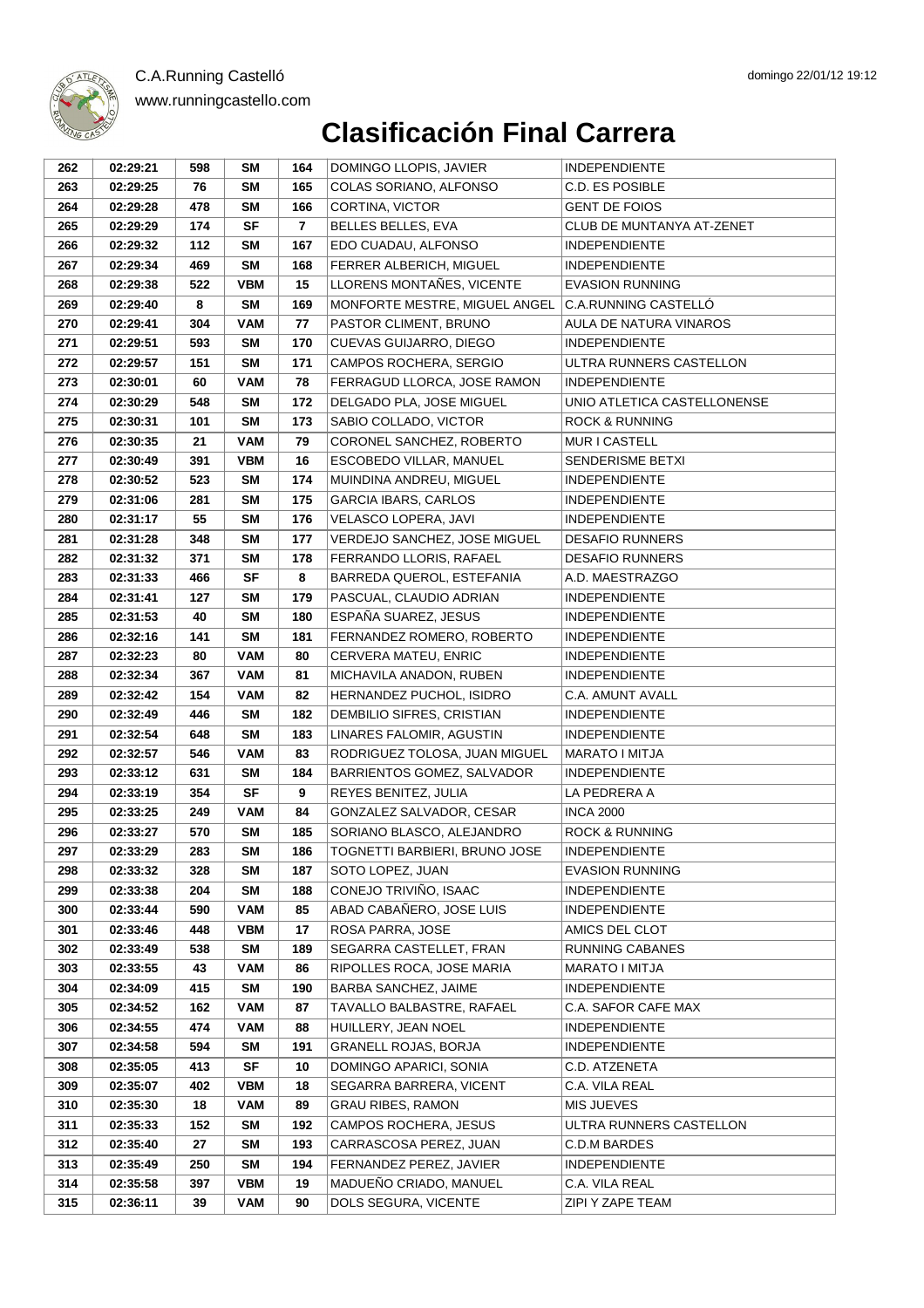



#### www.runningcastello.com

| 316 | 02:36:27 | 36  | VAM        | 91           | BES MONTERDE, MARIANO JOAQUIN               | KOLECTIVO VERTICAL         |
|-----|----------|-----|------------|--------------|---------------------------------------------|----------------------------|
| 317 | 02:36:29 | 99  | SM         | 195          | BERNAL DOMINGUEZ, ALVARO                    | KOLECTIVO VERTICAL         |
| 318 | 02:36:36 | 94  | <b>SM</b>  | 196          | ALBERT SORIA, ROBERTO                       | <b>INDEPENDIENTE</b>       |
| 319 | 02:36:57 | 483 | VBM        | 20           | SANCHEZ FERNANDEZ, JUAN                     | J.SANCHEZ                  |
| 320 | 02:37:04 | 505 | SM         | 197          | BAYARRI GONZALEZ, JUAN                      | <b>INDEPENDIENTE</b>       |
| 321 | 02:37:05 | 506 | <b>SM</b>  | 198          | SOSPEDRA REVERTER, JOAQUIN                  | <b>TRIATLO BASILISCUS</b>  |
| 322 | 02:37:08 | 100 | SM         | 199          | BERNAL DOMINGUEZ, JORGE                     | KOLECTIVO VERTICAL         |
| 323 | 02:37:09 | 196 | SM         | 200          | GOMES PEREZ, JOSE ANTONIO                   | KOLECTIVO VERTICAL         |
| 324 | 02:37:19 | 613 | <b>VAF</b> | $\mathbf{3}$ | <b>GARCIA MONTERDE, JUANA</b>               | <b>EVASION RUNNING</b>     |
| 325 | 02:37:21 | 616 | <b>VBM</b> | 21           | LAMAS PLADENA, ANTONIO                      | <b>INDEPENDIENTE</b>       |
| 326 | 02:37:26 | 138 | <b>VBM</b> | 22           | MORA PEREZ, WILLIAM EDWARD                  | C.A. CAFETERIAS WILLIAM    |
| 327 | 02:37:29 | 147 | <b>VBM</b> | 23           | MARTINEZ ESTESO, PEDRO JOSE                 | C.A. AMUNT AVALL           |
| 328 | 02:37:31 | 260 | <b>VAM</b> | 92           | MERLOS ALVAREZ, ALFONSO                     | <b>INDEPENDIENTE</b>       |
| 329 | 02:37:39 | 611 | <b>VBM</b> | 24           | CALVO GONZALVO, ANTONIO                     | <b>CORRER A PEU NULES</b>  |
| 330 | 02:37:48 | 64  | <b>SM</b>  | 201          | BENJUMEA CEBRIAN, FERNANDO                  | C.A. AMUNT AVALL           |
| 331 | 02:37:51 | 644 | <b>SM</b>  | 202          | GOZALBO SEGARRA, DIEGO                      | <b>INDEPENDIENTE</b>       |
| 332 | 02:38:15 | 519 | VAM        | 93           | PEREZ VALLS, JUAN JOSE                      | <b>GRAO RUNNERS</b>        |
| 333 | 02:38:19 | 81  | <b>SM</b>  | 203          | VILLAGRASA PIQUER, TEODORO                  | AMICS VOLTA AL TERME       |
| 334 | 02:38:24 | 461 | SM         | 204          | NEBOT GUILLEN, SERGI                        | <b>INDEPENDIENTE</b>       |
| 335 | 02:38:30 | 424 | <b>VAM</b> | 94           | GARCIA SANCHEZ, JUAN FRANCISCO              | <b>INDEPENDIENTE</b>       |
| 336 | 02:38:32 | 172 | <b>SM</b>  | 205          | PEREZ DE LOS COBOS                          | H <sub>2</sub> O           |
| 337 | 02:38:35 | 224 | <b>SM</b>  | 206          | MOLINER MIRAVET, JUANJO                     | <b>INDEPENDIENTE</b>       |
| 338 | 02:38:37 | 131 | <b>VBM</b> | 25           | <b>GUINOT VICIANO, JAVIER</b>               | C.E. BENICASSIM            |
| 339 | 02:38:38 | 313 | <b>VAM</b> | 95           | CLIMENT SALA, SALVADOR                      | C.A. FAVARA                |
| 340 | 02:38:41 | 498 | SM         | 207          | PROVINCIALES GARCIA, EDUARDO                | <b>MARATO I MITJA</b>      |
| 341 | 02:38:44 | 527 | <b>VAM</b> | 96           | SALVADOR MONFORT, ANTONIO                   | <b>INDEPENDIENTE</b>       |
| 342 | 02:38:51 | 329 | <b>VAM</b> | 97           | PEREZ CLAUSELL, SOCRATES                    | DEPITECAN RUNNING CLUB     |
| 343 | 02:38:54 | 521 | <b>VAM</b> | 98           | PINELL MICHAVILA, JAVI                      | LA PEDRERA B               |
| 344 | 02:39:01 | 445 | SM         | 208          | ROGLA ROMERO, JOSE LUIS                     | C.A. LA VALL D'UIXO        |
| 345 | 02:39:03 | 90  | <b>SF</b>  | 11           | ROMERO GAMA, MONICA                         | <b>INDEPENDIENTE</b>       |
| 346 | 02:39:10 | 449 | <b>VAM</b> | 99           | ASENSI PICAZO, MIGUEL                       | <b>INDEPENDIENTE</b>       |
| 347 | 02:39:12 | 170 | SM         | 209          | CANGAS VADILLO, TONI                        | L'ESPINETA                 |
| 348 | 02:39:13 | 51  | <b>VAF</b> | 4            | MILIAN BIEL, SUSANA                         | <b>INDEPENDIENTE</b>       |
| 349 | 02:39:14 | 52  | <b>VAM</b> | 100          | ARNAU TENA, JUAN ANTONIO                    | <b>INDEPENDIENTE</b>       |
| 350 | 02:39:20 | 635 | <b>VAM</b> | 101          | CANOS SANROQUE, JOSE                        | <b>CORRER A PEU NULES</b>  |
| 351 | 02:39:30 | 272 | <b>VAM</b> | 102          | <b>AGOST TORRES, FERRAN</b>                 | <b>INDEPENDIENTE</b>       |
| 352 | 02:39:34 | 226 | SM         | 210          | <b>GARCIA BIXQUERT, ANTONI</b>              | FAVARA EMPINA              |
| 353 | 02:39:36 | 118 | <b>VAM</b> | 103          | BISBAL MOLINA, JUAN JOSE                    | P@KE                       |
| 354 | 02:40:08 | 512 | <b>VAM</b> | 104          | MARIN JULIAN, SILVERIO                      | MARATO I MITJA             |
| 355 | 02:40:13 | 82  | VAM        | 105          | FORCADA GALLEN, EFREN                       | MARATO I MITJA             |
| 356 | 02:40:31 | 525 | <b>SM</b>  | 211          | OLMOS FERNANDEZ, DAVID                      | C.D. DESELITE              |
| 357 | 02:40:47 | 668 | VBM        | 26           | SERRANO MARTINEZ, ARTURO                    | <b>MARATO I MITJA</b>      |
| 358 | 02:41:01 | 507 | VAM        | 106          | MUNERA, FRANCISCO                           | MARATO I MITJA             |
| 359 | 02:41:03 | 109 | <b>SM</b>  | 212          | MALDONADO GOMEZ, JOSE CARLOS                | <b>INDEPENDIENTE</b>       |
| 360 | 02:41:18 | 214 | <b>VAM</b> | 107          | LAPAZ FERNANDEZ, ALBERTO                    | <b>ROCK &amp; RUNNING</b>  |
| 361 | 02:41:31 | 452 | <b>VAM</b> | 108          | DUVAL BELTRAN, JUAN                         | <b>FIREBIKERS VALENCIA</b> |
| 362 | 02:41:35 | 429 | <b>SM</b>  | 213          | PLANELLES MUÑOZ, ALFONSO                    | <b>INDEPENDIENTE</b>       |
| 363 | 02:41:40 | 486 | <b>VAF</b> | 5            | TORRES GONZALEZ, Mª JOSE                    | MARATO I MITJA             |
| 364 | 02:41:46 | 661 | <b>SM</b>  | 214          | LLOPICO CABEDO, VICENT                      | <b>INDEPENDIENTE</b>       |
| 365 | 02:41:48 | 126 | VBM        | 27           | POVEDANO CORTABARRIA, VICENTE               | <b>INDEPENDIENTE</b>       |
| 366 | 02:41:54 | 278 | SF         | 12           | CAMBRONERO DOMINGUEZ, IRACEMA INDEPENDIENTE |                            |
| 367 | 02:41:59 | 317 | <b>SM</b>  | 215          | MONRAVAL TORRES, RAUL                       | AMICS DEL CLOT             |
| 368 | 02:42:07 | 457 | <b>VAM</b> | 109          | BAREA GAMIZ, JOSE ANGEL                     | <b>INDEPENDIENTE</b>       |
| 369 | 02:42:25 | 508 | VAM        | 110          | SALAS SOS, SERGIO                           | INDEPENDIENTE              |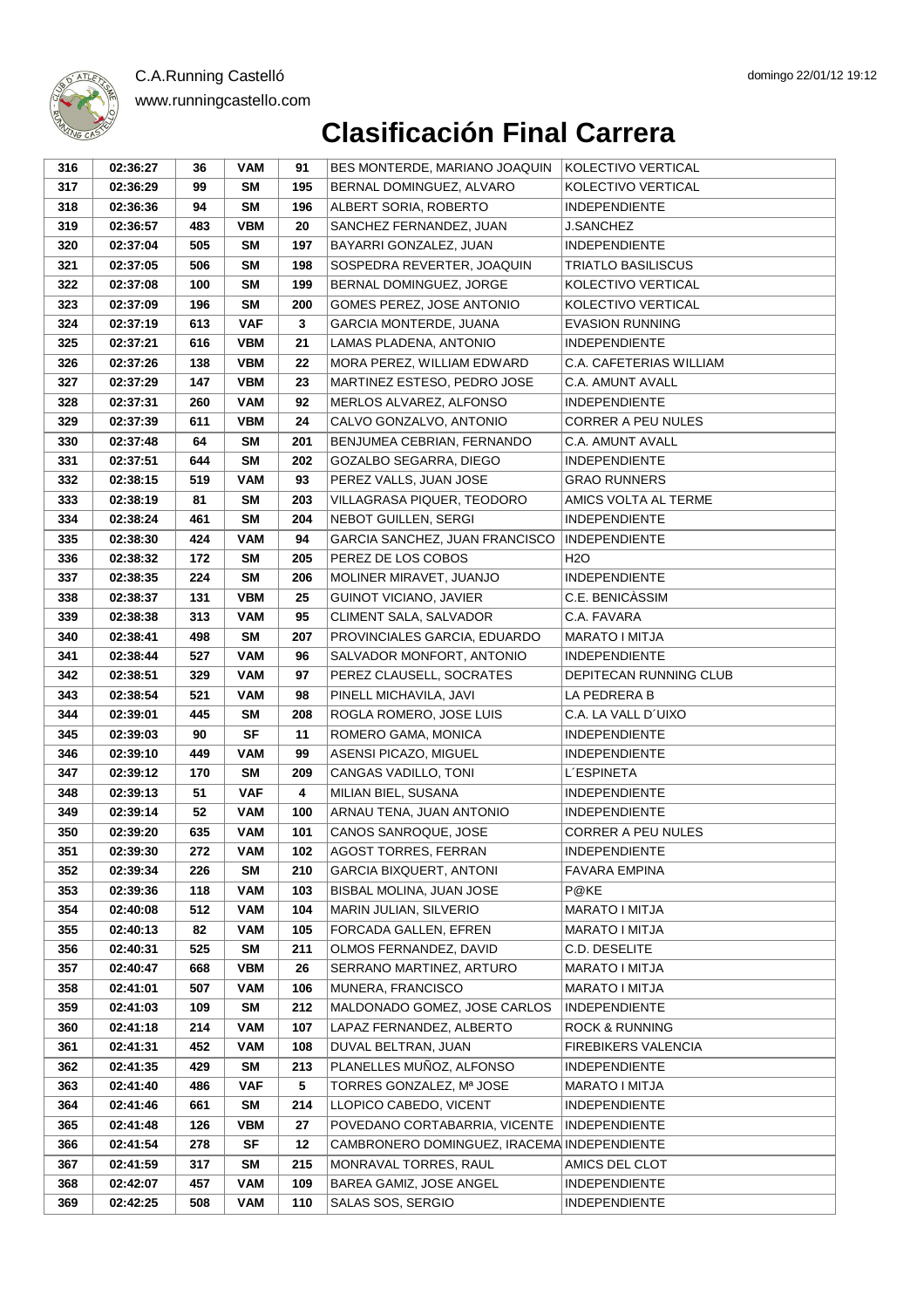| 370        | 02:42:44             | 200        | VAM                     | 111        | <b>BONAFE MARCH, CARLOS</b>                           | CXM VALENCIA                                 |
|------------|----------------------|------------|-------------------------|------------|-------------------------------------------------------|----------------------------------------------|
| 371        | 02:42:49             | 346        | <b>SM</b>               | 216        | LLOPIS NEBOT, RICARDO                                 | THE RUNNING STONES                           |
| 372        | 02:42:51             | 400        | <b>VAM</b>              | 112        | SANCHEZ ROBLES, ISMAEL                                | C.A. VILA REAL                               |
| 373        | 02:43:06             | 426        | <b>VAM</b>              | 113        | LUQUE GREGORIO, NICOLAS                               | P@KE                                         |
| 374        | 02:43:09             | 408        | <b>SM</b>               | 217        | MIRALLES GASCH, JORGE                                 | <b>INDEPENDIENTE</b>                         |
| 375        | 02:43:14             | 664        | <b>SM</b>               | 218        | PARRILLA LOPEZ, JOSE                                  | <b>INDEPENDIENTE</b>                         |
| 376        | 02:43:22             | 91         | <b>VAM</b>              | 114        | BEAMONTE CORDOBA, EDUARDO                             | PENA EL COYOTE                               |
| 377        | 02:43:24             | 37         | <b>VBM</b>              | 28         | SINUES LAFUENTE, RAMON                                | KOLECTIVO VERTICAL                           |
| 378        | 02:43:26             | 247        | SM                      | 219        | CARDONA POZUELO, IVAN                                 | <b>INDEPENDIENTE</b>                         |
| 379        | 02:44:19             | 41         | <b>VAM</b>              | 115        | REDON GRANERO, SANTIAGO                               | <b>INDEPENDIENTE</b>                         |
| 380        | 02:44:27             | 38         | <b>VAM</b>              | 116        | VIDAL BRANCHADELL, MIGUEL                             | <b>INDEPENDIENTE</b>                         |
| 381        | 02:44:30             | 195        | SM                      | 220        | CASTILLO ALAGARDA, HECTOR                             | L'ESPINETA                                   |
| 382        | 02:44:35             | 239        | <b>VAM</b>              | 117        | ARNAU MOYA, FEDERICO                                  | MARATO I MITJA                               |
| 383        | 02:44:38             | 150        | <b>VBM</b>              | 29         | LARREA LEKUE, SABIN                                   | <b>INDEPENDIENTE</b>                         |
| 384        | 02:44:47             | 262        | <b>SM</b>               | 221        | MESA ESPAÑOL, JOSE MANUEL                             | LOS LOBOS                                    |
| 385        | 02:44:49             | 261        | <b>SM</b>               | 222        | LUCENA MARTINEZ, ANTONIO                              | LOS LOBOS                                    |
| 386        | 02:44:50             | 494        | VAM                     | 118        | MERINO NOLLA, MANUEL                                  | LOS LOBOS                                    |
| 387        | 02:44:52             | 33         | SM                      | 223        | ORDOÑEZ BELLOC, LUIS MIGUEL                           | C.A. PUÇOL                                   |
| 388        | 02:44:54             | 143        | SM                      | 224        | MORENO RUIZ, JAVIER                                   | C.A. PUÇOL                                   |
| 389        | 02:44:59             | 210        | SM                      | 225        | JIMENEZ CUESTA, ALEJANDRO                             | PIE HERIDO                                   |
| 390        | 02:45:03             | 312        | <b>VAM</b>              | 119        | SILVESTRE MARTI, JOSE ENRIQUE                         | <b>ARTANA AMUNT AVALL</b>                    |
| 391        | 02:45:07             | 211        | SM                      | 226        | MATEU NAVARRO, FRANCISCO                              | <b>AMATEURS SPORT</b>                        |
| 392        | 02:45:18             | 307        | SM                      | 227        | DIAZ MARTINEZ, SERGIO EVARISTO                        | <b>INDEPENDIENTE</b>                         |
| 393        | 02:45:23             | 207        | SM                      | 228        | <b>GARCIA QUILES, DANIEL</b>                          | <b>FAVARA EMPINA</b>                         |
| 394        | 02:45:25             | 254        | <b>SM</b>               | 229        | ROSELL MADRID, IGNACIO                                | <b>INDEPENDIENTE</b>                         |
| 395        | 02:45:26             | 202        | <b>SM</b>               | 230        | ADRIAN UROZ, RAUL                                     | <b>INDEPENDIENTE</b>                         |
| 396        | 02:45:28             | 153        | VAM                     | 120        | GIMENEZ MORENO, JOSE ANTONIO                          | ULTRA RUNNERS CASTELLON                      |
| 397        | 02:45:30             | 318        | SM                      | 231        | BAUTISTA LOPEZ, RAUL                                  | <b>INDEPENDIENTE</b>                         |
| 398        | 02:45:36             | 265        | SF                      | 13         | GIMENO BARRACHINA, EVA                                | <b>INDEPENDIENTE</b>                         |
| 399        | 02:45:38             | 587        | SM                      | 232        | <b>GARCIA GARCIA, RAMON</b>                           | MUR I CASTELL                                |
| 400        | 02:45:42             | 586        | <b>SM</b>               | 233        | MARCO NAVARRO, JUAN FCO                               | MUR I CASTELL                                |
| 401        | 02:45:51             | 453        | <b>VAM</b>              | 121        | ARNAU GIMENEZ, RAMON                                  | PAPERAM                                      |
| 402        | 02:45:54             | 601        | <b>VAM</b>              | 122        | MONFERRER BADAL, SANTIAGO                             | <b>INDEPENDIENTE</b>                         |
| 403        | 02:45:59             | 332        | SM                      | 234        | VADILLO CORCHADO, PEDRO                               | <b>INDEPENDIENTE</b>                         |
| 404        | 02:46:15             | 386        | <b>VBM</b>              | 30         | JULIAN MARTI, MANUEL                                  | SERRA DIRTA PEÑISCOLA                        |
| 405        | 02:46:32             | 643        | <b>SM</b>               | 235        | VILARROIG IBAÑEZ, ALBERTO                             | C.D. DESELITE                                |
| 406        | 02:46:40             | 84         | SM                      | 236        | MUÑOZ FILGUERAS, RAMON                                | C.A. AMUNT AVALL                             |
| 407        | 02:46:46             | 130        | <b>SM</b>               | 237        | CALVO BELTRAN, SANTI                                  | C.D. ES POSIBLE                              |
| 408        | 02:46:48             | 308        | <b>VAM</b>              | 123        | GUARDIOLA DEL REY, JOSE LUIS                          | INDEPENDIENTE                                |
| 409        | 02:46:50             | 24         | <b>VBM</b>              | 31         | MARTINEZ LOPEZ, PEDRO ANTONIO                         | C.A. ERMITA DE BURGOS                        |
| 410        | 02:46:52             | 142        | <b>SM</b>               | 238        | SANCHEZ CLARAMUNT, JOSE                               | C.A. PUÇOL                                   |
| 411        | 02:46:55             | 177        | <b>VBM</b>              | 32         | RUIZ GARCIA, JESUS                                    | MONTAÑA NEGRA RUNNING                        |
| 412        | 02:47:10             | 14         | SF                      | 14         | ZARAGOZÁ CARRERES, YOLANDA                            | CXM VALENCIA                                 |
| 413        | 02:47:18             | 231        | <b>VAM</b>              | 124        | GIL RODRIGUEZ, PACO                                   | <b>INDEPENDIENTE</b>                         |
| 414<br>415 | 02:47:22<br>02:47:31 | 530<br>194 | <b>VBM</b><br><b>SM</b> | 33<br>239  | TRILLES PASCUAL, MIGUEL<br>BARRACHINA VIUDEZ, VICENTE | <b>INDEPENDIENTE</b>                         |
|            |                      |            |                         |            |                                                       | ULTRA RUNNERS CASTELLON                      |
| 416<br>417 | 02:47:43<br>02:47:45 | 608<br>480 | <b>SM</b><br><b>SM</b>  | 240<br>241 | CAMPOS AZNAR, QUINO<br>RIBELLES CARRATALA, MANUEL     | <b>INDEPENDIENTE</b><br><b>INDEPENDIENTE</b> |
| 418        | 02:47:51             | 567        | VAF                     | 6          | ALCON SOLER, MARIA                                    | CASTEMADER RUNNING TEAM                      |
| 419        | 02:47:53             | 663        | <b>VAM</b>              | 125        | RODRIGUEZ BONET, SALVA                                | <b>ENDURANCE TRI-SPORT</b>                   |
| 420        | 02:47:54             | 650        | <b>SM</b>               | 242        | MARI SANMILLAN, MIGUEL ANGEL                          | <b>INDEPENDIENTE</b>                         |
| 421        | 02:48:00             | 370        | <b>SM</b>               | 243        | REGUERA PERELLO, ALEX                                 | AMICS DEL CLOT                               |
| 422        | 02:48:23             | 229        | <b>SM</b>               | 244        | USO ARNAU, VALENTIN                                   | <b>INDEPENDIENTE</b>                         |
| 423        | 02:48:26             | 58         | <b>VBF</b>              | 1          | CARBONELL FERRANDO, MERCEDES                          | C.A. LA VALLDIGNA                            |
|            |                      |            |                         |            |                                                       |                                              |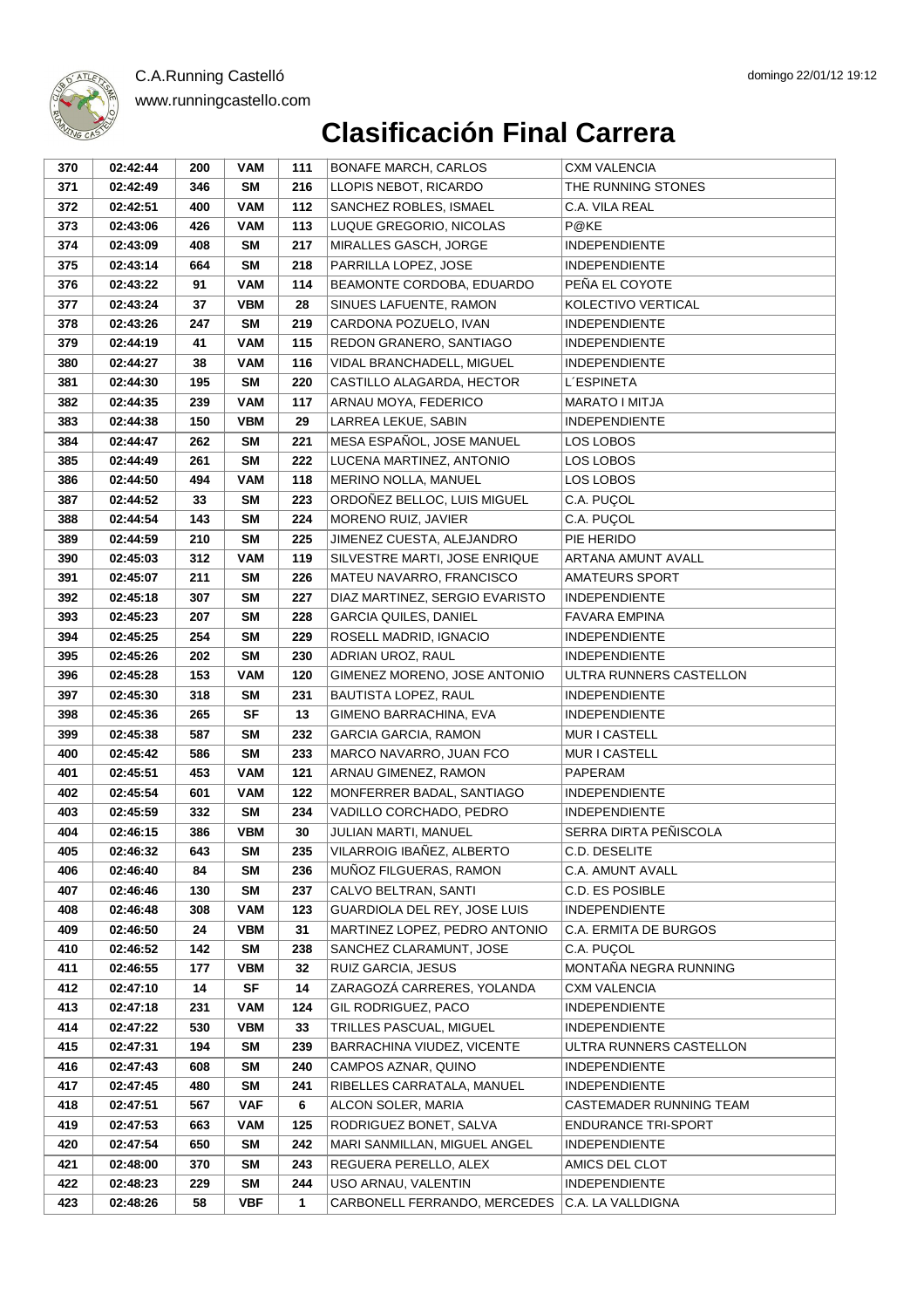#### **Clasificación Final Carrera** www.runningcastello.com

| 424 | 02:48:33 | 72             | <b>VAM</b> | 126            | GARCIA CARREÑO, ANTONIO       | C.A. LA VALL D'UIXO        |
|-----|----------|----------------|------------|----------------|-------------------------------|----------------------------|
| 425 | 02:48:38 | 458            | SΜ         | 245            | DE LAS MOZAS GARCIA, SANTIAGO | <b>INDEPENDIENTE</b>       |
| 426 | 02:48:54 | 454            | <b>SM</b>  | 246            | OMELLA GIRONA, ENRIQUE        | <b>INDEPENDIENTE</b>       |
| 427 | 02:49:40 | 326            | <b>SM</b>  | 247            | VERGARA LATORRE, FRANCISCO    | <b>INDEPENDIENTE</b>       |
| 428 | 02:49:42 | 382            | <b>VAM</b> | 127            | PEREZ CLAUSELL, EZER          | DEPITECAN RUNNING CLUB     |
| 429 | 02:49:55 | 165            | <b>SM</b>  | 248            | LAHOZ VAQUER, JOAN            | C.A. LES COVES             |
| 430 | 02:50:02 | 564            | <b>VBM</b> | 34             | MURCIA CERDA, RAFAEL          | A.D. PINDARO JOMA          |
| 431 | 02:50:04 | 456            | <b>VAM</b> | 128            | VILAR FERRANDEZ, MANUEL       | DEPITECAN RUNNING CLUB     |
| 432 | 02:50:08 | 405            | <b>VBM</b> | 35             | VIVO MONTIEL, HERMENEGILDO    | C.A. VILA REAL             |
| 433 | 02:50:11 | 403            | <b>VAM</b> | 129            | VALCARCEL CORCOLES, EVELIO    | C.A. VILA REAL             |
| 434 | 02:50:15 | 479            | SM         | 249            | RICARTE ANDIA, RAFA           | <b>INDEPENDIENTE</b>       |
| 435 | 02:50:20 | 637            | <b>VAM</b> | 130            | ORTIZ MARCO, JORGE            | <b>MARATO I MITJA</b>      |
| 436 | 02:50:21 | 589            | <b>VAF</b> | $\overline{7}$ | ALONSO MARTIN, BEATRIZ        | <b>EVASION RUNNING</b>     |
| 437 | 02:50:29 | 550            | SM         | 250            | FORTANET GARCIA, DELFIN       | <b>CORRECABUTS</b>         |
| 438 | 02:50:33 | 524            | <b>VAM</b> | 131            | MARTIN GAYET, JOSE ANTONIO    | <b>INDEPENDIENTE</b>       |
| 439 | 02:50:52 | 568            | SM         | 251            | PORTERO GOMEZ, JOSE           | CASTEMADER RUNNING TEAM    |
| 440 | 02:51:31 | 363            | <b>SM</b>  | 252            | BARRACHINA BANACLOCHE,        | ANEM TROTANT               |
| 441 | 02:51:33 | 132            | <b>VBM</b> | 36             | AGUSTIN VALLES, JOSE JAIME    | C.A. CAFETERIAS WILLIAM    |
| 442 | 02:51:44 | 28             | <b>VBM</b> | 37             | ARMENGOL TORRENT, JOSEP       | <b>INDEPENDIENTE</b>       |
| 443 | 02:51:52 | 178            | SΜ         | 253            | RUIZ SANCHEZ, JOSE ANTONIO    | ATMOSFERA SPORT RUNNING    |
| 444 | 02:51:56 | 433            | SΜ         | 254            | RUIZ SANCHEZ, JESUS           | MONTAÑA NEGRA RUNNING      |
| 445 | 02:52:53 | 45             | <b>SM</b>  | 255            | MUÑOZ CRESPO, SANTI           | <b>INDEPENDIENTE</b>       |
| 446 | 02:52:59 | 477            | SΜ         | 256            | ROIG VILAPLANA, DIEGO         | <b>INDEPENDIENTE</b>       |
| 447 | 02:53:11 | 236            | <b>VAF</b> | 8              | RAMIA CHIVA, ENRIQUETA        | 3 TRENTA                   |
| 448 | 02:53:16 | 65             | SΜ         | 257            | DE GRACIA GONELL, ROBERTO     | <b>INDEPENDIENTE</b>       |
| 449 | 02:53:20 | $\overline{7}$ | <b>VAF</b> | 9              | FELIU LLOPIS, MÓNICA          | C.A.RUNNING CASTELLO       |
| 450 | 02:53:26 | 535            | <b>VAM</b> | 132            | SAFONT NEBOT, JUAN CARLOS     | <b>INDEPENDIENTE</b>       |
| 451 | 02:53:31 | 136            | <b>SM</b>  | 258            | CAPSIR ADELL, JAVIER          | TRAIL LES COVES            |
| 452 | 02:53:35 | 670            | <b>SM</b>  | 259            | NACHER PASCUAL, HECTOR        | TREPA CASTELLET            |
| 453 | 02:53:42 | 493            | <b>VAM</b> | 133            | BELTRÁN GONZÁLEZ, ALFONSO     | ULTRA RUNNERS CASTELLON    |
| 454 | 02:53:49 | 450            | <b>SM</b>  | 260            | OLIVER PLA, MANUEL            | <b>INDEPENDIENTE</b>       |
| 455 | 02:54:34 | 629            | <b>VAF</b> | 10             | <b>BONET MIRANDA, LISI</b>    | <b>ENDURANCE TRI-SPORT</b> |
| 456 | 02:54:39 | 258            | <b>SM</b>  | 261            | PONS FERRER, OSCAR            | 3 TRENTA                   |
| 457 | 02:54:41 | 353            | <b>VBM</b> | 38             | ORDOÑEZ ORTIZ, JUAN           | <b>INDEPENDIENTE</b>       |
| 458 | 02:54:42 | 205            | <b>SM</b>  | 262            | SANCHEZ GUARDIOLA, JOAN       | ORPESACORRE                |
| 459 | 02:55:11 | 563            | VAM        | 134            | NEBOT GOMEZ, CARLOS           | C.M. EL CARBO              |
| 460 | 02:55:28 | 274            | <b>VAM</b> | 135            | CEBRIAN DEFEZ, JUAN RICARDO   | <b>INDEPENDIENTE</b>       |
| 461 | 02:55:37 | 435            | SF         | 15             | TELLO FONS, ISABEL            | <b>DESAFIO RUNNERS</b>     |
| 462 | 02:56:03 | 22             | <b>VAM</b> | 136            | CORDERO RAIMINGUEZ, FRANCISCO | C.D. RUNNERSWORLD          |
| 463 | 02:56:06 | 566            | <b>VBM</b> | 39             | ALQUEZAR ABENIA, JESUS        | 42 Y PICO                  |
| 464 | 02:56:44 | 632            | <b>VAF</b> | 11             | CARNICER ALCON, CRISTINA      | LENCERIA DONA-RASPABAR     |
| 465 | 02:56:47 | 49             | SM         | 263            | PUERTAS SANCHEZ, DANI         | ENAJENADIT@S RUNNING CLUB  |
| 466 | 02:56:52 | 358            | <b>VAM</b> | 137            | REDON BAGUENA, VICENTE        | C.A. ONDA                  |
| 467 | 02:56:59 | 149            | SF         | 16             | DOBON DIAZ, ANNA              | LA PEDRERA B               |
| 468 | 02:57:06 | 562            | <b>SM</b>  | 264            | CANO NUÑEZ, LUIS              | TREPA CASTELLET            |
| 469 | 02:57:08 | 284            | <b>VAM</b> | 138            | NUÑEZ LOPEZ, FRANCISCO        | MARATO I MITJA             |
| 470 | 02:57:12 | 649            | SM         | 265            | CANO SANCHEZ, RUBEN           | <b>CLUB DEPORTIVO BP</b>   |
| 471 | 02:57:15 | 199            | <b>VAM</b> | 139            | MANCHADO CURTO, ANTONIO       | <b>INDEPENDIENTE</b>       |
| 472 | 02:57:16 | 306            | SF         | 17             | MONCHO VILLALBA, SARA         | <b>INDEPENDIENTE</b>       |
| 473 | 02:57:33 | 645            | <b>VAM</b> | 140            | CUEVAS JULVE, FCO. JAVIER     | <b>INDEPENDIENTE</b>       |
| 474 | 02:57:38 | 620            | VAF        | 12             | MARQUES ANDRES, MERCHE        | CASTEMADER RUNNING TEAM    |
| 475 | 02:57:44 | 666            | SF         | 18             | MARTINEZ GALLEGO, ANA         | <b>INDEPENDIENTE</b>       |
| 476 | 02:58:06 | 471            | <b>SM</b>  | 266            | PEREZ PONS, VICTOR            | <b>INDEPENDIENTE</b>       |
| 477 | 02:58:16 | 496            | SM         | 267            | FERRANDO MOLES, JORGE         | <b>INDEPENDIENTE</b>       |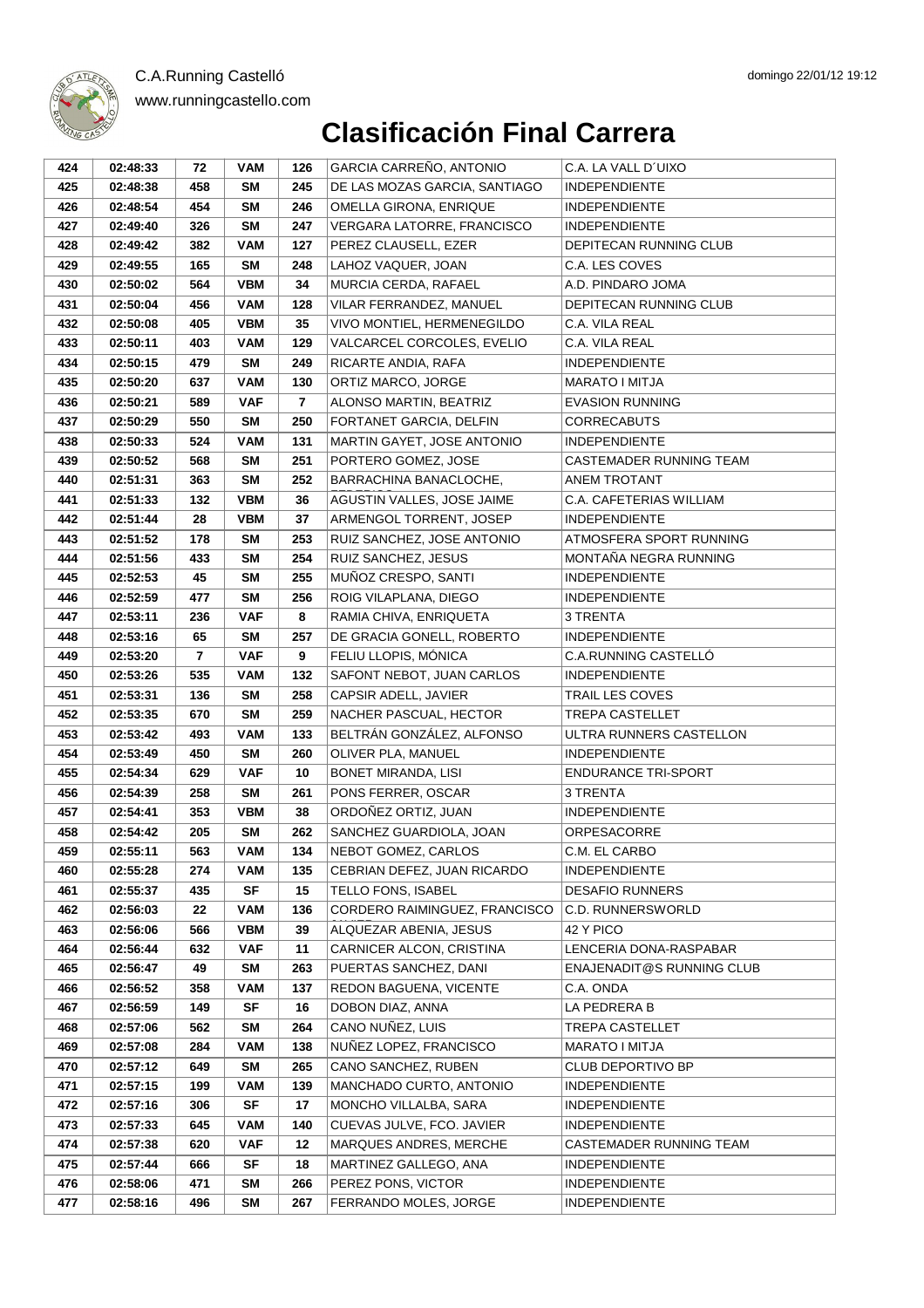| 269<br>ARJONA VILCHES, JUAN MANUEL<br>479<br>02:59:09<br>SM<br><b>INDEPENDIENTE</b><br>327<br>MARCH ALLEPUZ, SALVADOR<br>480<br>02:59:26<br>290<br><b>SM</b><br>270<br><b>INDEPENDIENTE</b><br><b>VAM</b><br>481<br>02:59:53<br>597<br>141<br>DEL CAMPO VALLES, JOSE MANUEL<br><b>INDEPENDIENTE</b><br><b>VAM</b><br>142<br>MORALES CHUST, ISMAEL<br>482<br>02:59:58<br>159<br><b>INDEPENDIENTE</b><br>483<br>03:00:02<br>379<br><b>VAF</b><br>13<br>CLARAMUNT SANCHIS, PEPA<br>C.A. PUÇOL<br>143<br>ATMOSFERA SPORT RUNNING<br>484<br>03:00:03<br>425<br><b>VAM</b><br>TELLO ESCRIG, SALVADOR<br>03:00:06<br>374<br>SM<br>271<br>CIFRE SOSPEDRA, JOSE ANGEL<br>AMICS VOLTA AL TERME<br>485<br><b>SM</b><br>272<br>OLIVARES RUIPEREZ, RAMON<br>486<br>03:01:05<br>269<br><b>GRAO RUNNERS</b><br>03:01:22<br>SM<br>273<br>JIMENEZ MILLAN, IGNACIO<br><b>INDEPENDIENTE</b><br>487<br>68<br><b>VAM</b><br>144<br>FERRANDIS MAURIZ, FRANCISCO<br>488<br>03:01:23<br>70<br><b>INDEPENDIENTE</b><br>274<br>NAVARRO TORRIJOS, PEPO<br>489<br>03:01:24<br>SM<br><b>INDEPENDIENTE</b><br>77<br>145<br>CHOVER TORMER, GILBERTO<br>490<br>03:01:28<br>220<br><b>VAM</b><br>AMICS VOLTA AL TERME<br><b>SF</b><br>491<br>03:01:42<br>201<br>19<br>PEREZ SALAS, ROSA MARI<br><b>INDEPENDIENTE</b><br>14<br>32<br><b>VAF</b><br>MIRALLES CABALLER, ROSA<br>C.A. VILAFRANCA<br>492<br>03:01:45<br>MENDOZA GUILLEM, CARLES<br>493<br>03:02:15<br>653<br><b>SM</b><br>275<br><b>INDEPENDIENTE</b><br><b>SF</b><br>494<br>03:02:18<br>447<br>20<br>COLLADO BOIRA, BEGOÑA<br>SAM-SOC.ALZIRENCA DE MUNTANYERS<br><b>SF</b><br>495<br>03:02:26<br>240<br>21<br>PASTOR MOLNER, ELVIRA<br><b>INDEPENDIENTE</b><br>496<br>03:02:38<br>223<br><b>SM</b><br>276<br>SABATINI SILVESTRE, JOSE RAMON<br><b>INDEPENDIENTE</b><br><b>VBM</b><br>40<br>ESTUPIÑA DOZ, RAMON<br>497<br>03:03:12<br>495<br>LA PEDRERA B<br>498<br>03:03:25<br>497<br><b>VAM</b><br>146<br>TRILLES BARRACHINA, CESAR<br>LA PEDRERA B<br>277<br>CENTELLES GUARCH, JUANVI<br>MARATO I MITJA<br>499<br>03:03:26<br>233<br>SM<br>SM<br>278<br>DE FRANCIA ROYO, CHIMO<br>COLLA ORGULLO ALBINEGRO<br>500<br>03:03:28<br>467<br>501<br>42<br><b>VAM</b><br>147<br>ALCAYNE SENENT, JOSE Mª<br><b>INDEPENDIENTE</b><br>03:03:32<br><b>SF</b><br>MAÑES PITARCH, GEMMA<br>502<br>256<br>22<br><b>INDEPENDIENTE</b><br>03:03:41<br>503<br>03:03:42<br>257<br>SM<br>279<br>CALONGE PEREZ, VICTOR<br><b>INDEPENDIENTE</b><br><b>VBM</b><br>504<br>03:03:55<br>588<br>41<br>OLIVER RUIZ, JOSE ANTEANIO<br><b>EVASION RUNNING</b><br><b>VAM</b><br>148<br>RODRIGUEZ GONZALEZ, CARLOS<br>DEPITECAN RUNNING CLUB<br>505<br>03:03:56<br>442<br>149<br>506<br>03:04:24<br>431<br><b>VAM</b><br>MIRAVET GIMENO, RAMON<br>ATMOSFERA SPORT RUNNING<br><b>VAM</b><br>150<br>507<br>03:04:51<br>182<br>MALDONADO LOPEZ, FREDDY<br><b>INDEPENDIENTE</b><br><b>VAM</b><br>151<br>AGUILERA SANCHIS, SANTIAGO<br>ATMOSFERA SPORT RUNNING<br>508<br>03:04:58<br>404<br>280<br>509<br>03:05:04<br>596<br>SM<br>GUTIERREZ ALBALAT, CARLES<br><b>INDEPENDIENTE</b><br>CERVANTES VAREARCEL, GUILLEM<br>510<br>03:05:07<br>595<br>SM<br>281<br><b>INDEPENDIENTE</b><br><b>VAF</b><br>15<br>511<br>03:05:10<br>509<br>MARINER GONZALEZ, SONIA<br>3 TRENTA<br>512<br>152<br>AICART MOLINA, ENRIQUE<br>03:05:11<br>235<br><b>VAM</b><br>3 TRENTA<br><b>SM</b><br>513<br>03:05:14<br>618<br>282<br>EXPOSITO MERIDEÑO, MAXI<br><b>INDEPENDIENTE</b><br>514<br>03:05:15<br>SF<br>23<br>578<br>ESCRIG MARZA, LAURA<br><b>INDEPENDIENTE</b><br>515<br>03:05:42<br><b>VAM</b><br>153<br>GOMEZ CASTILLO, SERGIO<br>CASTEMADER RUNNING TEAM<br>361<br>154<br>516<br>03:05:45<br>441<br><b>VAM</b><br><b>BOU FORCADA, MANUEL JAVIER</b><br>COLLA L'ASSUT<br>283<br>517<br>03:06:34<br>662<br><b>SM</b><br>DEBINSKI, DANIEL<br><b>INDEPENDIENTE</b><br>155<br>518<br>03:06:38<br>560<br><b>VAM</b><br>PALLARES PALLARES, ENRIC<br><b>COLLA CONILLS</b><br>156<br>519<br>03:06:46<br>628<br><b>VAM</b><br>ARANA FERNANDEZ, MIGUEL ANGEL<br><b>INDEPENDIENTE</b><br>284<br>520<br>03:06:51<br>273<br><b>SM</b><br>CAYELA CORCOLES, CESAR<br><b>GRAO RUNNERS</b><br>42<br>521<br>03:06:57<br>393<br><b>VBM</b><br>DELGADO GONZALEZ, ANTONIO<br>C.A. VILA REAL<br>285<br><b>IGLESIAS SANCHEZ, JOSE IGNACIO</b><br>522<br>03:07:02<br>623<br>SM<br>C.D. RUN4LIFE<br>157<br>523<br><b>VAM</b><br>03:07:11<br>607<br>VICIANO VILAR, SERGI<br><b>INDEPENDIENTE</b><br>524<br>03:07:29<br>330<br><b>SM</b><br>286<br>LLUECA AMELLA, DAVID<br><b>INDEPENDIENTE</b><br>525<br><b>SF</b><br>03:07:55<br>50<br>24<br>CASTELLO VELLON, CARLA<br>ENAJENADIT@S RUNNING CLUB<br>526<br><b>VAM</b><br>158<br>03:08:00<br>212<br>PARRAGA CLAR, MARCOS<br><b>INDEPENDIENTE</b><br>527<br>03:08:31<br>362<br><b>VAF</b><br>16<br>OLARIA GIL, FANY<br>CASTEMADER RUNNING TEAM<br>528<br>03:08:44<br>383<br><b>VAF</b><br>17<br>MONFORT GARCIA, VICTORIA<br>MARATO I MITJA<br>529<br>03:08:55<br><b>SM</b><br>287<br>FONTANA RODRIGUEZ, PABLO<br><b>INDEPENDIENTE</b><br>148<br><b>VBM</b><br>43<br>530<br>03:10:24<br>287<br>CASTELL BERNAT, ANTONIO<br><b>XAFATOLLS</b> | 478 | 02:58:51 | 6 | <b>SM</b> | 268 | MURCIA LOZANO, ADRIAN | C.A.RUNNING CASTELLÓ |
|-----------------------------------------------------------------------------------------------------------------------------------------------------------------------------------------------------------------------------------------------------------------------------------------------------------------------------------------------------------------------------------------------------------------------------------------------------------------------------------------------------------------------------------------------------------------------------------------------------------------------------------------------------------------------------------------------------------------------------------------------------------------------------------------------------------------------------------------------------------------------------------------------------------------------------------------------------------------------------------------------------------------------------------------------------------------------------------------------------------------------------------------------------------------------------------------------------------------------------------------------------------------------------------------------------------------------------------------------------------------------------------------------------------------------------------------------------------------------------------------------------------------------------------------------------------------------------------------------------------------------------------------------------------------------------------------------------------------------------------------------------------------------------------------------------------------------------------------------------------------------------------------------------------------------------------------------------------------------------------------------------------------------------------------------------------------------------------------------------------------------------------------------------------------------------------------------------------------------------------------------------------------------------------------------------------------------------------------------------------------------------------------------------------------------------------------------------------------------------------------------------------------------------------------------------------------------------------------------------------------------------------------------------------------------------------------------------------------------------------------------------------------------------------------------------------------------------------------------------------------------------------------------------------------------------------------------------------------------------------------------------------------------------------------------------------------------------------------------------------------------------------------------------------------------------------------------------------------------------------------------------------------------------------------------------------------------------------------------------------------------------------------------------------------------------------------------------------------------------------------------------------------------------------------------------------------------------------------------------------------------------------------------------------------------------------------------------------------------------------------------------------------------------------------------------------------------------------------------------------------------------------------------------------------------------------------------------------------------------------------------------------------------------------------------------------------------------------------------------------------------------------------------------------------------------------------------------------------------------------------------------------------------------------------------------------------------------------------------------------------------------------------------------------------------------------------------------------------------------------------------------------------------------------------------------------------------------------------------------------------------------------------------------------------------------------------------------------------------------------------------------------------------------------------------------------------------------------------------------------------------------------------------------------------------------------------------------------------------------------------------------------------------------------------------------------------------------------------------------------------------------------------------|-----|----------|---|-----------|-----|-----------------------|----------------------|
|                                                                                                                                                                                                                                                                                                                                                                                                                                                                                                                                                                                                                                                                                                                                                                                                                                                                                                                                                                                                                                                                                                                                                                                                                                                                                                                                                                                                                                                                                                                                                                                                                                                                                                                                                                                                                                                                                                                                                                                                                                                                                                                                                                                                                                                                                                                                                                                                                                                                                                                                                                                                                                                                                                                                                                                                                                                                                                                                                                                                                                                                                                                                                                                                                                                                                                                                                                                                                                                                                                                                                                                                                                                                                                                                                                                                                                                                                                                                                                                                                                                                                                                                                                                                                                                                                                                                                                                                                                                                                                                                                                                                                                                                                                                                                                                                                                                                                                                                                                                                                                                                                                                                               |     |          |   |           |     |                       |                      |
|                                                                                                                                                                                                                                                                                                                                                                                                                                                                                                                                                                                                                                                                                                                                                                                                                                                                                                                                                                                                                                                                                                                                                                                                                                                                                                                                                                                                                                                                                                                                                                                                                                                                                                                                                                                                                                                                                                                                                                                                                                                                                                                                                                                                                                                                                                                                                                                                                                                                                                                                                                                                                                                                                                                                                                                                                                                                                                                                                                                                                                                                                                                                                                                                                                                                                                                                                                                                                                                                                                                                                                                                                                                                                                                                                                                                                                                                                                                                                                                                                                                                                                                                                                                                                                                                                                                                                                                                                                                                                                                                                                                                                                                                                                                                                                                                                                                                                                                                                                                                                                                                                                                                               |     |          |   |           |     |                       |                      |
|                                                                                                                                                                                                                                                                                                                                                                                                                                                                                                                                                                                                                                                                                                                                                                                                                                                                                                                                                                                                                                                                                                                                                                                                                                                                                                                                                                                                                                                                                                                                                                                                                                                                                                                                                                                                                                                                                                                                                                                                                                                                                                                                                                                                                                                                                                                                                                                                                                                                                                                                                                                                                                                                                                                                                                                                                                                                                                                                                                                                                                                                                                                                                                                                                                                                                                                                                                                                                                                                                                                                                                                                                                                                                                                                                                                                                                                                                                                                                                                                                                                                                                                                                                                                                                                                                                                                                                                                                                                                                                                                                                                                                                                                                                                                                                                                                                                                                                                                                                                                                                                                                                                                               |     |          |   |           |     |                       |                      |
|                                                                                                                                                                                                                                                                                                                                                                                                                                                                                                                                                                                                                                                                                                                                                                                                                                                                                                                                                                                                                                                                                                                                                                                                                                                                                                                                                                                                                                                                                                                                                                                                                                                                                                                                                                                                                                                                                                                                                                                                                                                                                                                                                                                                                                                                                                                                                                                                                                                                                                                                                                                                                                                                                                                                                                                                                                                                                                                                                                                                                                                                                                                                                                                                                                                                                                                                                                                                                                                                                                                                                                                                                                                                                                                                                                                                                                                                                                                                                                                                                                                                                                                                                                                                                                                                                                                                                                                                                                                                                                                                                                                                                                                                                                                                                                                                                                                                                                                                                                                                                                                                                                                                               |     |          |   |           |     |                       |                      |
|                                                                                                                                                                                                                                                                                                                                                                                                                                                                                                                                                                                                                                                                                                                                                                                                                                                                                                                                                                                                                                                                                                                                                                                                                                                                                                                                                                                                                                                                                                                                                                                                                                                                                                                                                                                                                                                                                                                                                                                                                                                                                                                                                                                                                                                                                                                                                                                                                                                                                                                                                                                                                                                                                                                                                                                                                                                                                                                                                                                                                                                                                                                                                                                                                                                                                                                                                                                                                                                                                                                                                                                                                                                                                                                                                                                                                                                                                                                                                                                                                                                                                                                                                                                                                                                                                                                                                                                                                                                                                                                                                                                                                                                                                                                                                                                                                                                                                                                                                                                                                                                                                                                                               |     |          |   |           |     |                       |                      |
|                                                                                                                                                                                                                                                                                                                                                                                                                                                                                                                                                                                                                                                                                                                                                                                                                                                                                                                                                                                                                                                                                                                                                                                                                                                                                                                                                                                                                                                                                                                                                                                                                                                                                                                                                                                                                                                                                                                                                                                                                                                                                                                                                                                                                                                                                                                                                                                                                                                                                                                                                                                                                                                                                                                                                                                                                                                                                                                                                                                                                                                                                                                                                                                                                                                                                                                                                                                                                                                                                                                                                                                                                                                                                                                                                                                                                                                                                                                                                                                                                                                                                                                                                                                                                                                                                                                                                                                                                                                                                                                                                                                                                                                                                                                                                                                                                                                                                                                                                                                                                                                                                                                                               |     |          |   |           |     |                       |                      |
|                                                                                                                                                                                                                                                                                                                                                                                                                                                                                                                                                                                                                                                                                                                                                                                                                                                                                                                                                                                                                                                                                                                                                                                                                                                                                                                                                                                                                                                                                                                                                                                                                                                                                                                                                                                                                                                                                                                                                                                                                                                                                                                                                                                                                                                                                                                                                                                                                                                                                                                                                                                                                                                                                                                                                                                                                                                                                                                                                                                                                                                                                                                                                                                                                                                                                                                                                                                                                                                                                                                                                                                                                                                                                                                                                                                                                                                                                                                                                                                                                                                                                                                                                                                                                                                                                                                                                                                                                                                                                                                                                                                                                                                                                                                                                                                                                                                                                                                                                                                                                                                                                                                                               |     |          |   |           |     |                       |                      |
|                                                                                                                                                                                                                                                                                                                                                                                                                                                                                                                                                                                                                                                                                                                                                                                                                                                                                                                                                                                                                                                                                                                                                                                                                                                                                                                                                                                                                                                                                                                                                                                                                                                                                                                                                                                                                                                                                                                                                                                                                                                                                                                                                                                                                                                                                                                                                                                                                                                                                                                                                                                                                                                                                                                                                                                                                                                                                                                                                                                                                                                                                                                                                                                                                                                                                                                                                                                                                                                                                                                                                                                                                                                                                                                                                                                                                                                                                                                                                                                                                                                                                                                                                                                                                                                                                                                                                                                                                                                                                                                                                                                                                                                                                                                                                                                                                                                                                                                                                                                                                                                                                                                                               |     |          |   |           |     |                       |                      |
|                                                                                                                                                                                                                                                                                                                                                                                                                                                                                                                                                                                                                                                                                                                                                                                                                                                                                                                                                                                                                                                                                                                                                                                                                                                                                                                                                                                                                                                                                                                                                                                                                                                                                                                                                                                                                                                                                                                                                                                                                                                                                                                                                                                                                                                                                                                                                                                                                                                                                                                                                                                                                                                                                                                                                                                                                                                                                                                                                                                                                                                                                                                                                                                                                                                                                                                                                                                                                                                                                                                                                                                                                                                                                                                                                                                                                                                                                                                                                                                                                                                                                                                                                                                                                                                                                                                                                                                                                                                                                                                                                                                                                                                                                                                                                                                                                                                                                                                                                                                                                                                                                                                                               |     |          |   |           |     |                       |                      |
|                                                                                                                                                                                                                                                                                                                                                                                                                                                                                                                                                                                                                                                                                                                                                                                                                                                                                                                                                                                                                                                                                                                                                                                                                                                                                                                                                                                                                                                                                                                                                                                                                                                                                                                                                                                                                                                                                                                                                                                                                                                                                                                                                                                                                                                                                                                                                                                                                                                                                                                                                                                                                                                                                                                                                                                                                                                                                                                                                                                                                                                                                                                                                                                                                                                                                                                                                                                                                                                                                                                                                                                                                                                                                                                                                                                                                                                                                                                                                                                                                                                                                                                                                                                                                                                                                                                                                                                                                                                                                                                                                                                                                                                                                                                                                                                                                                                                                                                                                                                                                                                                                                                                               |     |          |   |           |     |                       |                      |
|                                                                                                                                                                                                                                                                                                                                                                                                                                                                                                                                                                                                                                                                                                                                                                                                                                                                                                                                                                                                                                                                                                                                                                                                                                                                                                                                                                                                                                                                                                                                                                                                                                                                                                                                                                                                                                                                                                                                                                                                                                                                                                                                                                                                                                                                                                                                                                                                                                                                                                                                                                                                                                                                                                                                                                                                                                                                                                                                                                                                                                                                                                                                                                                                                                                                                                                                                                                                                                                                                                                                                                                                                                                                                                                                                                                                                                                                                                                                                                                                                                                                                                                                                                                                                                                                                                                                                                                                                                                                                                                                                                                                                                                                                                                                                                                                                                                                                                                                                                                                                                                                                                                                               |     |          |   |           |     |                       |                      |
|                                                                                                                                                                                                                                                                                                                                                                                                                                                                                                                                                                                                                                                                                                                                                                                                                                                                                                                                                                                                                                                                                                                                                                                                                                                                                                                                                                                                                                                                                                                                                                                                                                                                                                                                                                                                                                                                                                                                                                                                                                                                                                                                                                                                                                                                                                                                                                                                                                                                                                                                                                                                                                                                                                                                                                                                                                                                                                                                                                                                                                                                                                                                                                                                                                                                                                                                                                                                                                                                                                                                                                                                                                                                                                                                                                                                                                                                                                                                                                                                                                                                                                                                                                                                                                                                                                                                                                                                                                                                                                                                                                                                                                                                                                                                                                                                                                                                                                                                                                                                                                                                                                                                               |     |          |   |           |     |                       |                      |
|                                                                                                                                                                                                                                                                                                                                                                                                                                                                                                                                                                                                                                                                                                                                                                                                                                                                                                                                                                                                                                                                                                                                                                                                                                                                                                                                                                                                                                                                                                                                                                                                                                                                                                                                                                                                                                                                                                                                                                                                                                                                                                                                                                                                                                                                                                                                                                                                                                                                                                                                                                                                                                                                                                                                                                                                                                                                                                                                                                                                                                                                                                                                                                                                                                                                                                                                                                                                                                                                                                                                                                                                                                                                                                                                                                                                                                                                                                                                                                                                                                                                                                                                                                                                                                                                                                                                                                                                                                                                                                                                                                                                                                                                                                                                                                                                                                                                                                                                                                                                                                                                                                                                               |     |          |   |           |     |                       |                      |
|                                                                                                                                                                                                                                                                                                                                                                                                                                                                                                                                                                                                                                                                                                                                                                                                                                                                                                                                                                                                                                                                                                                                                                                                                                                                                                                                                                                                                                                                                                                                                                                                                                                                                                                                                                                                                                                                                                                                                                                                                                                                                                                                                                                                                                                                                                                                                                                                                                                                                                                                                                                                                                                                                                                                                                                                                                                                                                                                                                                                                                                                                                                                                                                                                                                                                                                                                                                                                                                                                                                                                                                                                                                                                                                                                                                                                                                                                                                                                                                                                                                                                                                                                                                                                                                                                                                                                                                                                                                                                                                                                                                                                                                                                                                                                                                                                                                                                                                                                                                                                                                                                                                                               |     |          |   |           |     |                       |                      |
|                                                                                                                                                                                                                                                                                                                                                                                                                                                                                                                                                                                                                                                                                                                                                                                                                                                                                                                                                                                                                                                                                                                                                                                                                                                                                                                                                                                                                                                                                                                                                                                                                                                                                                                                                                                                                                                                                                                                                                                                                                                                                                                                                                                                                                                                                                                                                                                                                                                                                                                                                                                                                                                                                                                                                                                                                                                                                                                                                                                                                                                                                                                                                                                                                                                                                                                                                                                                                                                                                                                                                                                                                                                                                                                                                                                                                                                                                                                                                                                                                                                                                                                                                                                                                                                                                                                                                                                                                                                                                                                                                                                                                                                                                                                                                                                                                                                                                                                                                                                                                                                                                                                                               |     |          |   |           |     |                       |                      |
|                                                                                                                                                                                                                                                                                                                                                                                                                                                                                                                                                                                                                                                                                                                                                                                                                                                                                                                                                                                                                                                                                                                                                                                                                                                                                                                                                                                                                                                                                                                                                                                                                                                                                                                                                                                                                                                                                                                                                                                                                                                                                                                                                                                                                                                                                                                                                                                                                                                                                                                                                                                                                                                                                                                                                                                                                                                                                                                                                                                                                                                                                                                                                                                                                                                                                                                                                                                                                                                                                                                                                                                                                                                                                                                                                                                                                                                                                                                                                                                                                                                                                                                                                                                                                                                                                                                                                                                                                                                                                                                                                                                                                                                                                                                                                                                                                                                                                                                                                                                                                                                                                                                                               |     |          |   |           |     |                       |                      |
|                                                                                                                                                                                                                                                                                                                                                                                                                                                                                                                                                                                                                                                                                                                                                                                                                                                                                                                                                                                                                                                                                                                                                                                                                                                                                                                                                                                                                                                                                                                                                                                                                                                                                                                                                                                                                                                                                                                                                                                                                                                                                                                                                                                                                                                                                                                                                                                                                                                                                                                                                                                                                                                                                                                                                                                                                                                                                                                                                                                                                                                                                                                                                                                                                                                                                                                                                                                                                                                                                                                                                                                                                                                                                                                                                                                                                                                                                                                                                                                                                                                                                                                                                                                                                                                                                                                                                                                                                                                                                                                                                                                                                                                                                                                                                                                                                                                                                                                                                                                                                                                                                                                                               |     |          |   |           |     |                       |                      |
|                                                                                                                                                                                                                                                                                                                                                                                                                                                                                                                                                                                                                                                                                                                                                                                                                                                                                                                                                                                                                                                                                                                                                                                                                                                                                                                                                                                                                                                                                                                                                                                                                                                                                                                                                                                                                                                                                                                                                                                                                                                                                                                                                                                                                                                                                                                                                                                                                                                                                                                                                                                                                                                                                                                                                                                                                                                                                                                                                                                                                                                                                                                                                                                                                                                                                                                                                                                                                                                                                                                                                                                                                                                                                                                                                                                                                                                                                                                                                                                                                                                                                                                                                                                                                                                                                                                                                                                                                                                                                                                                                                                                                                                                                                                                                                                                                                                                                                                                                                                                                                                                                                                                               |     |          |   |           |     |                       |                      |
|                                                                                                                                                                                                                                                                                                                                                                                                                                                                                                                                                                                                                                                                                                                                                                                                                                                                                                                                                                                                                                                                                                                                                                                                                                                                                                                                                                                                                                                                                                                                                                                                                                                                                                                                                                                                                                                                                                                                                                                                                                                                                                                                                                                                                                                                                                                                                                                                                                                                                                                                                                                                                                                                                                                                                                                                                                                                                                                                                                                                                                                                                                                                                                                                                                                                                                                                                                                                                                                                                                                                                                                                                                                                                                                                                                                                                                                                                                                                                                                                                                                                                                                                                                                                                                                                                                                                                                                                                                                                                                                                                                                                                                                                                                                                                                                                                                                                                                                                                                                                                                                                                                                                               |     |          |   |           |     |                       |                      |
|                                                                                                                                                                                                                                                                                                                                                                                                                                                                                                                                                                                                                                                                                                                                                                                                                                                                                                                                                                                                                                                                                                                                                                                                                                                                                                                                                                                                                                                                                                                                                                                                                                                                                                                                                                                                                                                                                                                                                                                                                                                                                                                                                                                                                                                                                                                                                                                                                                                                                                                                                                                                                                                                                                                                                                                                                                                                                                                                                                                                                                                                                                                                                                                                                                                                                                                                                                                                                                                                                                                                                                                                                                                                                                                                                                                                                                                                                                                                                                                                                                                                                                                                                                                                                                                                                                                                                                                                                                                                                                                                                                                                                                                                                                                                                                                                                                                                                                                                                                                                                                                                                                                                               |     |          |   |           |     |                       |                      |
|                                                                                                                                                                                                                                                                                                                                                                                                                                                                                                                                                                                                                                                                                                                                                                                                                                                                                                                                                                                                                                                                                                                                                                                                                                                                                                                                                                                                                                                                                                                                                                                                                                                                                                                                                                                                                                                                                                                                                                                                                                                                                                                                                                                                                                                                                                                                                                                                                                                                                                                                                                                                                                                                                                                                                                                                                                                                                                                                                                                                                                                                                                                                                                                                                                                                                                                                                                                                                                                                                                                                                                                                                                                                                                                                                                                                                                                                                                                                                                                                                                                                                                                                                                                                                                                                                                                                                                                                                                                                                                                                                                                                                                                                                                                                                                                                                                                                                                                                                                                                                                                                                                                                               |     |          |   |           |     |                       |                      |
|                                                                                                                                                                                                                                                                                                                                                                                                                                                                                                                                                                                                                                                                                                                                                                                                                                                                                                                                                                                                                                                                                                                                                                                                                                                                                                                                                                                                                                                                                                                                                                                                                                                                                                                                                                                                                                                                                                                                                                                                                                                                                                                                                                                                                                                                                                                                                                                                                                                                                                                                                                                                                                                                                                                                                                                                                                                                                                                                                                                                                                                                                                                                                                                                                                                                                                                                                                                                                                                                                                                                                                                                                                                                                                                                                                                                                                                                                                                                                                                                                                                                                                                                                                                                                                                                                                                                                                                                                                                                                                                                                                                                                                                                                                                                                                                                                                                                                                                                                                                                                                                                                                                                               |     |          |   |           |     |                       |                      |
|                                                                                                                                                                                                                                                                                                                                                                                                                                                                                                                                                                                                                                                                                                                                                                                                                                                                                                                                                                                                                                                                                                                                                                                                                                                                                                                                                                                                                                                                                                                                                                                                                                                                                                                                                                                                                                                                                                                                                                                                                                                                                                                                                                                                                                                                                                                                                                                                                                                                                                                                                                                                                                                                                                                                                                                                                                                                                                                                                                                                                                                                                                                                                                                                                                                                                                                                                                                                                                                                                                                                                                                                                                                                                                                                                                                                                                                                                                                                                                                                                                                                                                                                                                                                                                                                                                                                                                                                                                                                                                                                                                                                                                                                                                                                                                                                                                                                                                                                                                                                                                                                                                                                               |     |          |   |           |     |                       |                      |
|                                                                                                                                                                                                                                                                                                                                                                                                                                                                                                                                                                                                                                                                                                                                                                                                                                                                                                                                                                                                                                                                                                                                                                                                                                                                                                                                                                                                                                                                                                                                                                                                                                                                                                                                                                                                                                                                                                                                                                                                                                                                                                                                                                                                                                                                                                                                                                                                                                                                                                                                                                                                                                                                                                                                                                                                                                                                                                                                                                                                                                                                                                                                                                                                                                                                                                                                                                                                                                                                                                                                                                                                                                                                                                                                                                                                                                                                                                                                                                                                                                                                                                                                                                                                                                                                                                                                                                                                                                                                                                                                                                                                                                                                                                                                                                                                                                                                                                                                                                                                                                                                                                                                               |     |          |   |           |     |                       |                      |
|                                                                                                                                                                                                                                                                                                                                                                                                                                                                                                                                                                                                                                                                                                                                                                                                                                                                                                                                                                                                                                                                                                                                                                                                                                                                                                                                                                                                                                                                                                                                                                                                                                                                                                                                                                                                                                                                                                                                                                                                                                                                                                                                                                                                                                                                                                                                                                                                                                                                                                                                                                                                                                                                                                                                                                                                                                                                                                                                                                                                                                                                                                                                                                                                                                                                                                                                                                                                                                                                                                                                                                                                                                                                                                                                                                                                                                                                                                                                                                                                                                                                                                                                                                                                                                                                                                                                                                                                                                                                                                                                                                                                                                                                                                                                                                                                                                                                                                                                                                                                                                                                                                                                               |     |          |   |           |     |                       |                      |
|                                                                                                                                                                                                                                                                                                                                                                                                                                                                                                                                                                                                                                                                                                                                                                                                                                                                                                                                                                                                                                                                                                                                                                                                                                                                                                                                                                                                                                                                                                                                                                                                                                                                                                                                                                                                                                                                                                                                                                                                                                                                                                                                                                                                                                                                                                                                                                                                                                                                                                                                                                                                                                                                                                                                                                                                                                                                                                                                                                                                                                                                                                                                                                                                                                                                                                                                                                                                                                                                                                                                                                                                                                                                                                                                                                                                                                                                                                                                                                                                                                                                                                                                                                                                                                                                                                                                                                                                                                                                                                                                                                                                                                                                                                                                                                                                                                                                                                                                                                                                                                                                                                                                               |     |          |   |           |     |                       |                      |
|                                                                                                                                                                                                                                                                                                                                                                                                                                                                                                                                                                                                                                                                                                                                                                                                                                                                                                                                                                                                                                                                                                                                                                                                                                                                                                                                                                                                                                                                                                                                                                                                                                                                                                                                                                                                                                                                                                                                                                                                                                                                                                                                                                                                                                                                                                                                                                                                                                                                                                                                                                                                                                                                                                                                                                                                                                                                                                                                                                                                                                                                                                                                                                                                                                                                                                                                                                                                                                                                                                                                                                                                                                                                                                                                                                                                                                                                                                                                                                                                                                                                                                                                                                                                                                                                                                                                                                                                                                                                                                                                                                                                                                                                                                                                                                                                                                                                                                                                                                                                                                                                                                                                               |     |          |   |           |     |                       |                      |
|                                                                                                                                                                                                                                                                                                                                                                                                                                                                                                                                                                                                                                                                                                                                                                                                                                                                                                                                                                                                                                                                                                                                                                                                                                                                                                                                                                                                                                                                                                                                                                                                                                                                                                                                                                                                                                                                                                                                                                                                                                                                                                                                                                                                                                                                                                                                                                                                                                                                                                                                                                                                                                                                                                                                                                                                                                                                                                                                                                                                                                                                                                                                                                                                                                                                                                                                                                                                                                                                                                                                                                                                                                                                                                                                                                                                                                                                                                                                                                                                                                                                                                                                                                                                                                                                                                                                                                                                                                                                                                                                                                                                                                                                                                                                                                                                                                                                                                                                                                                                                                                                                                                                               |     |          |   |           |     |                       |                      |
|                                                                                                                                                                                                                                                                                                                                                                                                                                                                                                                                                                                                                                                                                                                                                                                                                                                                                                                                                                                                                                                                                                                                                                                                                                                                                                                                                                                                                                                                                                                                                                                                                                                                                                                                                                                                                                                                                                                                                                                                                                                                                                                                                                                                                                                                                                                                                                                                                                                                                                                                                                                                                                                                                                                                                                                                                                                                                                                                                                                                                                                                                                                                                                                                                                                                                                                                                                                                                                                                                                                                                                                                                                                                                                                                                                                                                                                                                                                                                                                                                                                                                                                                                                                                                                                                                                                                                                                                                                                                                                                                                                                                                                                                                                                                                                                                                                                                                                                                                                                                                                                                                                                                               |     |          |   |           |     |                       |                      |
|                                                                                                                                                                                                                                                                                                                                                                                                                                                                                                                                                                                                                                                                                                                                                                                                                                                                                                                                                                                                                                                                                                                                                                                                                                                                                                                                                                                                                                                                                                                                                                                                                                                                                                                                                                                                                                                                                                                                                                                                                                                                                                                                                                                                                                                                                                                                                                                                                                                                                                                                                                                                                                                                                                                                                                                                                                                                                                                                                                                                                                                                                                                                                                                                                                                                                                                                                                                                                                                                                                                                                                                                                                                                                                                                                                                                                                                                                                                                                                                                                                                                                                                                                                                                                                                                                                                                                                                                                                                                                                                                                                                                                                                                                                                                                                                                                                                                                                                                                                                                                                                                                                                                               |     |          |   |           |     |                       |                      |
|                                                                                                                                                                                                                                                                                                                                                                                                                                                                                                                                                                                                                                                                                                                                                                                                                                                                                                                                                                                                                                                                                                                                                                                                                                                                                                                                                                                                                                                                                                                                                                                                                                                                                                                                                                                                                                                                                                                                                                                                                                                                                                                                                                                                                                                                                                                                                                                                                                                                                                                                                                                                                                                                                                                                                                                                                                                                                                                                                                                                                                                                                                                                                                                                                                                                                                                                                                                                                                                                                                                                                                                                                                                                                                                                                                                                                                                                                                                                                                                                                                                                                                                                                                                                                                                                                                                                                                                                                                                                                                                                                                                                                                                                                                                                                                                                                                                                                                                                                                                                                                                                                                                                               |     |          |   |           |     |                       |                      |
|                                                                                                                                                                                                                                                                                                                                                                                                                                                                                                                                                                                                                                                                                                                                                                                                                                                                                                                                                                                                                                                                                                                                                                                                                                                                                                                                                                                                                                                                                                                                                                                                                                                                                                                                                                                                                                                                                                                                                                                                                                                                                                                                                                                                                                                                                                                                                                                                                                                                                                                                                                                                                                                                                                                                                                                                                                                                                                                                                                                                                                                                                                                                                                                                                                                                                                                                                                                                                                                                                                                                                                                                                                                                                                                                                                                                                                                                                                                                                                                                                                                                                                                                                                                                                                                                                                                                                                                                                                                                                                                                                                                                                                                                                                                                                                                                                                                                                                                                                                                                                                                                                                                                               |     |          |   |           |     |                       |                      |
|                                                                                                                                                                                                                                                                                                                                                                                                                                                                                                                                                                                                                                                                                                                                                                                                                                                                                                                                                                                                                                                                                                                                                                                                                                                                                                                                                                                                                                                                                                                                                                                                                                                                                                                                                                                                                                                                                                                                                                                                                                                                                                                                                                                                                                                                                                                                                                                                                                                                                                                                                                                                                                                                                                                                                                                                                                                                                                                                                                                                                                                                                                                                                                                                                                                                                                                                                                                                                                                                                                                                                                                                                                                                                                                                                                                                                                                                                                                                                                                                                                                                                                                                                                                                                                                                                                                                                                                                                                                                                                                                                                                                                                                                                                                                                                                                                                                                                                                                                                                                                                                                                                                                               |     |          |   |           |     |                       |                      |
|                                                                                                                                                                                                                                                                                                                                                                                                                                                                                                                                                                                                                                                                                                                                                                                                                                                                                                                                                                                                                                                                                                                                                                                                                                                                                                                                                                                                                                                                                                                                                                                                                                                                                                                                                                                                                                                                                                                                                                                                                                                                                                                                                                                                                                                                                                                                                                                                                                                                                                                                                                                                                                                                                                                                                                                                                                                                                                                                                                                                                                                                                                                                                                                                                                                                                                                                                                                                                                                                                                                                                                                                                                                                                                                                                                                                                                                                                                                                                                                                                                                                                                                                                                                                                                                                                                                                                                                                                                                                                                                                                                                                                                                                                                                                                                                                                                                                                                                                                                                                                                                                                                                                               |     |          |   |           |     |                       |                      |
|                                                                                                                                                                                                                                                                                                                                                                                                                                                                                                                                                                                                                                                                                                                                                                                                                                                                                                                                                                                                                                                                                                                                                                                                                                                                                                                                                                                                                                                                                                                                                                                                                                                                                                                                                                                                                                                                                                                                                                                                                                                                                                                                                                                                                                                                                                                                                                                                                                                                                                                                                                                                                                                                                                                                                                                                                                                                                                                                                                                                                                                                                                                                                                                                                                                                                                                                                                                                                                                                                                                                                                                                                                                                                                                                                                                                                                                                                                                                                                                                                                                                                                                                                                                                                                                                                                                                                                                                                                                                                                                                                                                                                                                                                                                                                                                                                                                                                                                                                                                                                                                                                                                                               |     |          |   |           |     |                       |                      |
|                                                                                                                                                                                                                                                                                                                                                                                                                                                                                                                                                                                                                                                                                                                                                                                                                                                                                                                                                                                                                                                                                                                                                                                                                                                                                                                                                                                                                                                                                                                                                                                                                                                                                                                                                                                                                                                                                                                                                                                                                                                                                                                                                                                                                                                                                                                                                                                                                                                                                                                                                                                                                                                                                                                                                                                                                                                                                                                                                                                                                                                                                                                                                                                                                                                                                                                                                                                                                                                                                                                                                                                                                                                                                                                                                                                                                                                                                                                                                                                                                                                                                                                                                                                                                                                                                                                                                                                                                                                                                                                                                                                                                                                                                                                                                                                                                                                                                                                                                                                                                                                                                                                                               |     |          |   |           |     |                       |                      |
|                                                                                                                                                                                                                                                                                                                                                                                                                                                                                                                                                                                                                                                                                                                                                                                                                                                                                                                                                                                                                                                                                                                                                                                                                                                                                                                                                                                                                                                                                                                                                                                                                                                                                                                                                                                                                                                                                                                                                                                                                                                                                                                                                                                                                                                                                                                                                                                                                                                                                                                                                                                                                                                                                                                                                                                                                                                                                                                                                                                                                                                                                                                                                                                                                                                                                                                                                                                                                                                                                                                                                                                                                                                                                                                                                                                                                                                                                                                                                                                                                                                                                                                                                                                                                                                                                                                                                                                                                                                                                                                                                                                                                                                                                                                                                                                                                                                                                                                                                                                                                                                                                                                                               |     |          |   |           |     |                       |                      |
|                                                                                                                                                                                                                                                                                                                                                                                                                                                                                                                                                                                                                                                                                                                                                                                                                                                                                                                                                                                                                                                                                                                                                                                                                                                                                                                                                                                                                                                                                                                                                                                                                                                                                                                                                                                                                                                                                                                                                                                                                                                                                                                                                                                                                                                                                                                                                                                                                                                                                                                                                                                                                                                                                                                                                                                                                                                                                                                                                                                                                                                                                                                                                                                                                                                                                                                                                                                                                                                                                                                                                                                                                                                                                                                                                                                                                                                                                                                                                                                                                                                                                                                                                                                                                                                                                                                                                                                                                                                                                                                                                                                                                                                                                                                                                                                                                                                                                                                                                                                                                                                                                                                                               |     |          |   |           |     |                       |                      |
|                                                                                                                                                                                                                                                                                                                                                                                                                                                                                                                                                                                                                                                                                                                                                                                                                                                                                                                                                                                                                                                                                                                                                                                                                                                                                                                                                                                                                                                                                                                                                                                                                                                                                                                                                                                                                                                                                                                                                                                                                                                                                                                                                                                                                                                                                                                                                                                                                                                                                                                                                                                                                                                                                                                                                                                                                                                                                                                                                                                                                                                                                                                                                                                                                                                                                                                                                                                                                                                                                                                                                                                                                                                                                                                                                                                                                                                                                                                                                                                                                                                                                                                                                                                                                                                                                                                                                                                                                                                                                                                                                                                                                                                                                                                                                                                                                                                                                                                                                                                                                                                                                                                                               |     |          |   |           |     |                       |                      |
|                                                                                                                                                                                                                                                                                                                                                                                                                                                                                                                                                                                                                                                                                                                                                                                                                                                                                                                                                                                                                                                                                                                                                                                                                                                                                                                                                                                                                                                                                                                                                                                                                                                                                                                                                                                                                                                                                                                                                                                                                                                                                                                                                                                                                                                                                                                                                                                                                                                                                                                                                                                                                                                                                                                                                                                                                                                                                                                                                                                                                                                                                                                                                                                                                                                                                                                                                                                                                                                                                                                                                                                                                                                                                                                                                                                                                                                                                                                                                                                                                                                                                                                                                                                                                                                                                                                                                                                                                                                                                                                                                                                                                                                                                                                                                                                                                                                                                                                                                                                                                                                                                                                                               |     |          |   |           |     |                       |                      |
|                                                                                                                                                                                                                                                                                                                                                                                                                                                                                                                                                                                                                                                                                                                                                                                                                                                                                                                                                                                                                                                                                                                                                                                                                                                                                                                                                                                                                                                                                                                                                                                                                                                                                                                                                                                                                                                                                                                                                                                                                                                                                                                                                                                                                                                                                                                                                                                                                                                                                                                                                                                                                                                                                                                                                                                                                                                                                                                                                                                                                                                                                                                                                                                                                                                                                                                                                                                                                                                                                                                                                                                                                                                                                                                                                                                                                                                                                                                                                                                                                                                                                                                                                                                                                                                                                                                                                                                                                                                                                                                                                                                                                                                                                                                                                                                                                                                                                                                                                                                                                                                                                                                                               |     |          |   |           |     |                       |                      |
|                                                                                                                                                                                                                                                                                                                                                                                                                                                                                                                                                                                                                                                                                                                                                                                                                                                                                                                                                                                                                                                                                                                                                                                                                                                                                                                                                                                                                                                                                                                                                                                                                                                                                                                                                                                                                                                                                                                                                                                                                                                                                                                                                                                                                                                                                                                                                                                                                                                                                                                                                                                                                                                                                                                                                                                                                                                                                                                                                                                                                                                                                                                                                                                                                                                                                                                                                                                                                                                                                                                                                                                                                                                                                                                                                                                                                                                                                                                                                                                                                                                                                                                                                                                                                                                                                                                                                                                                                                                                                                                                                                                                                                                                                                                                                                                                                                                                                                                                                                                                                                                                                                                                               |     |          |   |           |     |                       |                      |
|                                                                                                                                                                                                                                                                                                                                                                                                                                                                                                                                                                                                                                                                                                                                                                                                                                                                                                                                                                                                                                                                                                                                                                                                                                                                                                                                                                                                                                                                                                                                                                                                                                                                                                                                                                                                                                                                                                                                                                                                                                                                                                                                                                                                                                                                                                                                                                                                                                                                                                                                                                                                                                                                                                                                                                                                                                                                                                                                                                                                                                                                                                                                                                                                                                                                                                                                                                                                                                                                                                                                                                                                                                                                                                                                                                                                                                                                                                                                                                                                                                                                                                                                                                                                                                                                                                                                                                                                                                                                                                                                                                                                                                                                                                                                                                                                                                                                                                                                                                                                                                                                                                                                               |     |          |   |           |     |                       |                      |
|                                                                                                                                                                                                                                                                                                                                                                                                                                                                                                                                                                                                                                                                                                                                                                                                                                                                                                                                                                                                                                                                                                                                                                                                                                                                                                                                                                                                                                                                                                                                                                                                                                                                                                                                                                                                                                                                                                                                                                                                                                                                                                                                                                                                                                                                                                                                                                                                                                                                                                                                                                                                                                                                                                                                                                                                                                                                                                                                                                                                                                                                                                                                                                                                                                                                                                                                                                                                                                                                                                                                                                                                                                                                                                                                                                                                                                                                                                                                                                                                                                                                                                                                                                                                                                                                                                                                                                                                                                                                                                                                                                                                                                                                                                                                                                                                                                                                                                                                                                                                                                                                                                                                               |     |          |   |           |     |                       |                      |
|                                                                                                                                                                                                                                                                                                                                                                                                                                                                                                                                                                                                                                                                                                                                                                                                                                                                                                                                                                                                                                                                                                                                                                                                                                                                                                                                                                                                                                                                                                                                                                                                                                                                                                                                                                                                                                                                                                                                                                                                                                                                                                                                                                                                                                                                                                                                                                                                                                                                                                                                                                                                                                                                                                                                                                                                                                                                                                                                                                                                                                                                                                                                                                                                                                                                                                                                                                                                                                                                                                                                                                                                                                                                                                                                                                                                                                                                                                                                                                                                                                                                                                                                                                                                                                                                                                                                                                                                                                                                                                                                                                                                                                                                                                                                                                                                                                                                                                                                                                                                                                                                                                                                               |     |          |   |           |     |                       |                      |
|                                                                                                                                                                                                                                                                                                                                                                                                                                                                                                                                                                                                                                                                                                                                                                                                                                                                                                                                                                                                                                                                                                                                                                                                                                                                                                                                                                                                                                                                                                                                                                                                                                                                                                                                                                                                                                                                                                                                                                                                                                                                                                                                                                                                                                                                                                                                                                                                                                                                                                                                                                                                                                                                                                                                                                                                                                                                                                                                                                                                                                                                                                                                                                                                                                                                                                                                                                                                                                                                                                                                                                                                                                                                                                                                                                                                                                                                                                                                                                                                                                                                                                                                                                                                                                                                                                                                                                                                                                                                                                                                                                                                                                                                                                                                                                                                                                                                                                                                                                                                                                                                                                                                               |     |          |   |           |     |                       |                      |
|                                                                                                                                                                                                                                                                                                                                                                                                                                                                                                                                                                                                                                                                                                                                                                                                                                                                                                                                                                                                                                                                                                                                                                                                                                                                                                                                                                                                                                                                                                                                                                                                                                                                                                                                                                                                                                                                                                                                                                                                                                                                                                                                                                                                                                                                                                                                                                                                                                                                                                                                                                                                                                                                                                                                                                                                                                                                                                                                                                                                                                                                                                                                                                                                                                                                                                                                                                                                                                                                                                                                                                                                                                                                                                                                                                                                                                                                                                                                                                                                                                                                                                                                                                                                                                                                                                                                                                                                                                                                                                                                                                                                                                                                                                                                                                                                                                                                                                                                                                                                                                                                                                                                               |     |          |   |           |     |                       |                      |
|                                                                                                                                                                                                                                                                                                                                                                                                                                                                                                                                                                                                                                                                                                                                                                                                                                                                                                                                                                                                                                                                                                                                                                                                                                                                                                                                                                                                                                                                                                                                                                                                                                                                                                                                                                                                                                                                                                                                                                                                                                                                                                                                                                                                                                                                                                                                                                                                                                                                                                                                                                                                                                                                                                                                                                                                                                                                                                                                                                                                                                                                                                                                                                                                                                                                                                                                                                                                                                                                                                                                                                                                                                                                                                                                                                                                                                                                                                                                                                                                                                                                                                                                                                                                                                                                                                                                                                                                                                                                                                                                                                                                                                                                                                                                                                                                                                                                                                                                                                                                                                                                                                                                               |     |          |   |           |     |                       |                      |
|                                                                                                                                                                                                                                                                                                                                                                                                                                                                                                                                                                                                                                                                                                                                                                                                                                                                                                                                                                                                                                                                                                                                                                                                                                                                                                                                                                                                                                                                                                                                                                                                                                                                                                                                                                                                                                                                                                                                                                                                                                                                                                                                                                                                                                                                                                                                                                                                                                                                                                                                                                                                                                                                                                                                                                                                                                                                                                                                                                                                                                                                                                                                                                                                                                                                                                                                                                                                                                                                                                                                                                                                                                                                                                                                                                                                                                                                                                                                                                                                                                                                                                                                                                                                                                                                                                                                                                                                                                                                                                                                                                                                                                                                                                                                                                                                                                                                                                                                                                                                                                                                                                                                               |     |          |   |           |     |                       |                      |
|                                                                                                                                                                                                                                                                                                                                                                                                                                                                                                                                                                                                                                                                                                                                                                                                                                                                                                                                                                                                                                                                                                                                                                                                                                                                                                                                                                                                                                                                                                                                                                                                                                                                                                                                                                                                                                                                                                                                                                                                                                                                                                                                                                                                                                                                                                                                                                                                                                                                                                                                                                                                                                                                                                                                                                                                                                                                                                                                                                                                                                                                                                                                                                                                                                                                                                                                                                                                                                                                                                                                                                                                                                                                                                                                                                                                                                                                                                                                                                                                                                                                                                                                                                                                                                                                                                                                                                                                                                                                                                                                                                                                                                                                                                                                                                                                                                                                                                                                                                                                                                                                                                                                               |     |          |   |           |     |                       |                      |
|                                                                                                                                                                                                                                                                                                                                                                                                                                                                                                                                                                                                                                                                                                                                                                                                                                                                                                                                                                                                                                                                                                                                                                                                                                                                                                                                                                                                                                                                                                                                                                                                                                                                                                                                                                                                                                                                                                                                                                                                                                                                                                                                                                                                                                                                                                                                                                                                                                                                                                                                                                                                                                                                                                                                                                                                                                                                                                                                                                                                                                                                                                                                                                                                                                                                                                                                                                                                                                                                                                                                                                                                                                                                                                                                                                                                                                                                                                                                                                                                                                                                                                                                                                                                                                                                                                                                                                                                                                                                                                                                                                                                                                                                                                                                                                                                                                                                                                                                                                                                                                                                                                                                               |     |          |   |           |     |                       |                      |
| 531<br>SF<br>25<br><b>RUNSUMCORDA</b><br>03:10:47<br>145<br>LOPEZ MATEU, MARIA ISABEL                                                                                                                                                                                                                                                                                                                                                                                                                                                                                                                                                                                                                                                                                                                                                                                                                                                                                                                                                                                                                                                                                                                                                                                                                                                                                                                                                                                                                                                                                                                                                                                                                                                                                                                                                                                                                                                                                                                                                                                                                                                                                                                                                                                                                                                                                                                                                                                                                                                                                                                                                                                                                                                                                                                                                                                                                                                                                                                                                                                                                                                                                                                                                                                                                                                                                                                                                                                                                                                                                                                                                                                                                                                                                                                                                                                                                                                                                                                                                                                                                                                                                                                                                                                                                                                                                                                                                                                                                                                                                                                                                                                                                                                                                                                                                                                                                                                                                                                                                                                                                                                         |     |          |   |           |     |                       |                      |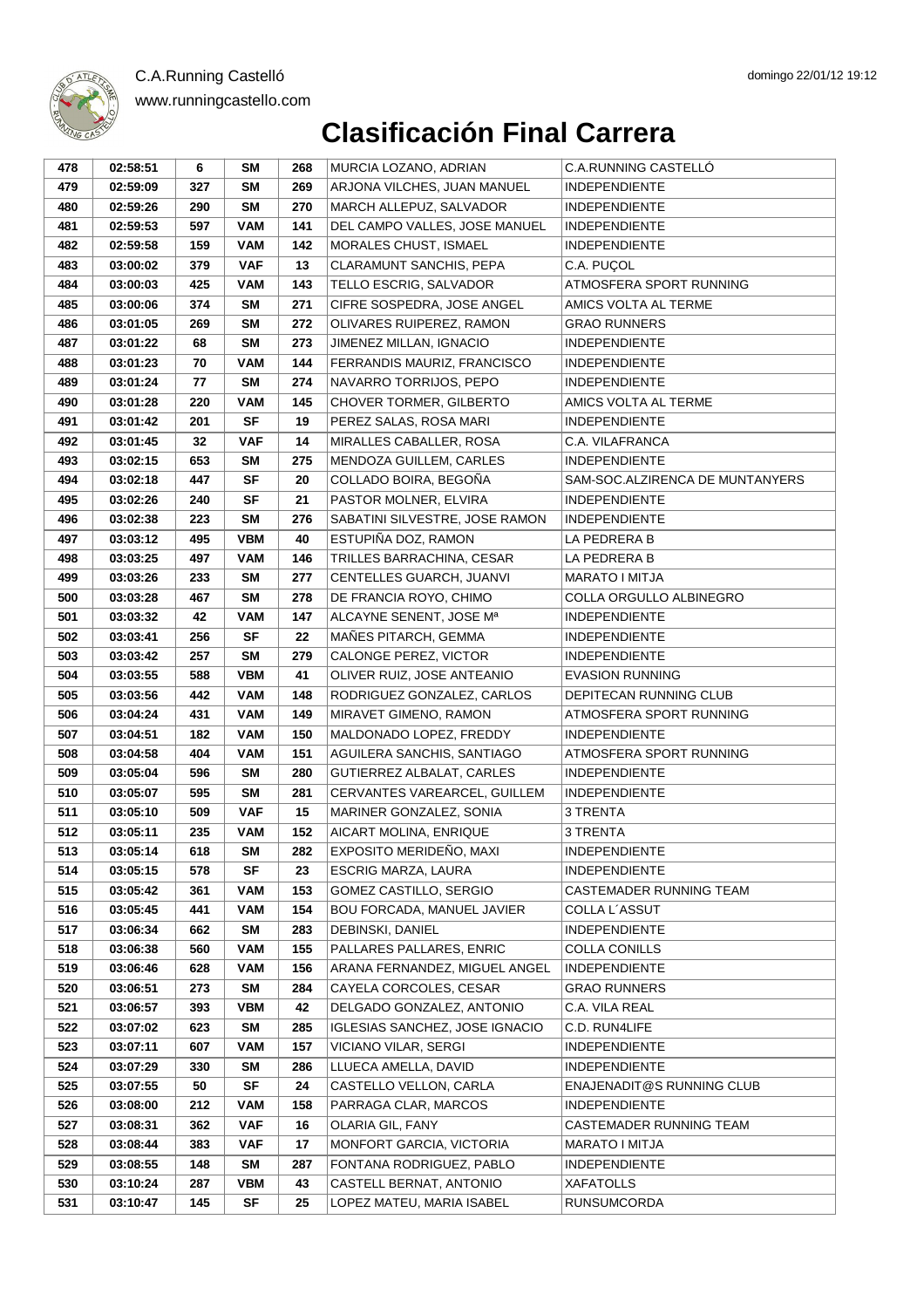

www.runningcastello.com

| 532        | 03:10:54             | 259        | VAM                     | 159          | NAVARRO ALEJANDRO, FRANCISCO                                          | CASTEMADER RUNNING TEAM     |
|------------|----------------------|------------|-------------------------|--------------|-----------------------------------------------------------------------|-----------------------------|
| 533        | 03:11:58             | 222        | <b>VAM</b>              | 160          | <b>GARCIA PASCUAL, KIKO</b>                                           | AMICS VOLTA AL TERME        |
| 534        | 03:11:59             | 654        | <b>VAM</b>              | 161          | BAYARRI PIÑANA, JUAN CARLOS                                           | <b>INDEPENDIENTE</b>        |
| 535        | 03:12:21             | 622        | <b>SM</b>               | 288          | MONFORT PRADES, JOSE MELCHOR                                          | A.G. L'ALBEURALL            |
| 536        | 03:12:33             | 428        | <b>VAM</b>              | 162          | FUENTES SAN FELIX, FRANCISCO                                          | P@KE                        |
| 537        | 03:12:35             | 314        | <b>VBF</b>              | $\mathbf{2}$ | ESCUDERO LOPEZ, FELICIDAD M                                           | <b>MARATO I MITJA</b>       |
| 538        | 03:12:39             | 491        | SM                      | 289          | CUOGHI FENOLLAR, PAOLO                                                | MARATO I MITJA              |
| 539        | 03:12:51             | 357        | <b>VAM</b>              | 163          | VALERO PEIRO, JOSE MANUEL                                             | C.A. ONDA                   |
| 540        | 03:12:52             | 183        | <b>VAF</b>              | 18           | TOLEDO FERNANDEZ, TERESA                                              | <b>DESPLOME ONDA</b>        |
| 541        | 03:13:36             | 542        | <b>VBM</b>              | 44           | LLEO USO, JOSMAN                                                      | CARAJILLOS CUP TEAM         |
| 542        | 03:13:37             | 543        | <b>VBM</b>              | 45           | CATALAN COLERA, VICENTE                                               | CARAJILLOS CUP TEAM         |
| 543        | 03:13:40             | 388        | <b>VBM</b>              | 46           | MONTSERRAT PRATS, JOSEP                                               | SERRA DIRTA PEÑISCOLA       |
| 544        | 03:15:04             | 501        | SM                      | 290          | SEGARRA ALBALAT, LUCAS                                                | <b>INDEPENDIENTE</b>        |
| 545        | 03:15:25             | 268        | <b>SF</b>               | 26           | VALERO VIVANCOS, ELENA                                                | <b>INDEPENDIENTE</b>        |
| 546        | 03:15:26             | 267        | <b>SF</b>               | 27           | MONTON ISERTE, MARIAM                                                 | <b>INDEPENDIENTE</b>        |
| 547        | 03:15:56             | 75         | SF                      | 28           | <b>ESTRUCH PAREDES, INMA</b>                                          | C.D. ES POSIBLE             |
| 548        | 03:15:59             | 103        | <b>VAM</b>              | 164          | GARCIA SERRANO, ALEJANDRO                                             | <b>INDEPENDIENTE</b>        |
| 549        | 03:17:14             | 144        | <b>SM</b>               | 291          | DIAZ LLORCA, JULIO RAFAEL                                             | <b>RUNSUMCORDA</b>          |
| 550        | 03:17:17             | 108        | <b>VAM</b>              | 165          | ZAMORA LOPEZ, JUAN                                                    | <b>INDEPENDIENTE</b>        |
| 551        | 03:17:37             | 164        | <b>SM</b>               | 292          | MATEU RABAZA, FRANCISCO                                               | <b>INDEPENDIENTE</b>        |
| 552        | 03:17:55             | 337        | SF                      | 29           | CLARI SANZ, NATALIA                                                   | <b>FAVARA EMPINA</b>        |
| 553        | 03:18:00             | 296        | <b>SF</b>               | 30           | SERRANO LATORRE, MARIAN                                               | <b>ORPESACORRE</b>          |
| 554        | 03:18:02             | 297        | SF                      | 31           | REDON PASCUAL, CARLA                                                  | <b>ORPESACORRE</b>          |
| 555        | 03:19:12             | 303        | <b>VAF</b>              | 19           | BRONCHUD CLIMENT, ARACELI                                             | <b>INDEPENDIENTE</b>        |
| 556        | 03:20:16             | 331        | <b>VAM</b>              | 166          | SANCHEZ RAMIREZ, FLORENCIO                                            | A.G. L'ALBEURALL            |
| 557        | 03:20:50             | 234        | <b>SF</b>               | 32           | MONFORT COLOM, HELENA                                                 | <b>INDEPENDIENTE</b>        |
| 558        | 03:21:46             | 359        | <b>VBM</b>              | 47           | MOLTO GARCIA, ROBERTO                                                 | <b>DESAFIO RUNNERS</b>      |
| 559        | 03:22:27             | 451        | <b>VAF</b>              | 20           | PORCAR SIFRE, LUISA                                                   | CASTEMADER RUNNING TEAM     |
| 560        | 03:22:55             | 470        | <b>SF</b>               | 33           | GARCES ALLEPUZ, Mª ISABEL                                             | <b>INDEPENDIENTE</b>        |
| 561        | 03:22:57             | 432        | <b>SF</b>               | 34           | VICIANO MIRALLES, MONICA                                              | <b>INDEPENDIENTE</b>        |
| 562        | 03:23:27             | 387        | <b>VBF</b>              | 3            | JULIAN MARTI, MARIA PILAR                                             | SERRA DIRTA PEÑISCOLA       |
| 563        | 03:23:34             | 175        | SF                      | 35           | LLORACH ROCHERA, ARACELI                                              | ATMOSFERA SPORT RUNNING     |
| 564        | 03:23:37             | 531        | <b>VAM</b>              | 167          | PALAU AÑATE, MANUEL ANGEL                                             | CLUB DE MUNTANYA VISTABELLA |
| 565        | 03:23:53             | 133        | <b>VAF</b>              | 21           | ZAHONERO FERNANDEZ, ENCARNA                                           | <b>INDEPENDIENTE</b>        |
| 566        | 03:23:54             | 134        | <b>VAM</b>              | 168          | HERRAIZ SISTERNAS, JESUS                                              | <b>INDEPENDIENTE</b>        |
| 567        | 03:24:08             | 122        | <b>SF</b>               | 36           | MEZQUITA, LARA                                                        | CRM                         |
| 568        | 03:24:50             | 89         | <b>SM</b>               | 293          | CEBRIAN PORRAS, JORGE                                                 | <b>INDEPENDIENTE</b>        |
| 569        | 03:25:41             | 62         | <b>VAM</b>              | 169          | <b>GARCIA ORTIZ, JESUS</b>                                            | <b>INDEPENDIENTE</b>        |
| 570        | 03:26:26             | 248        | <b>VBM</b>              | 48           | ROSELLO PITARCH, MIQUEL                                               | ARRI MATXO                  |
| 571        | 03:26:31             | 641        | <b>SM</b>               | 294          | GIL SERRET, RAUL                                                      | <b>INDEPENDIENTE</b>        |
| 572        | 03:27:48             | 532        | <b>SM</b>               | 295          | <b>GARCIA PARDO, ANTONIO</b>                                          | <b>INDEPENDIENTE</b>        |
| 573        | 03:28:33             | 579        | <b>VBM</b>              | 49           | MARTINEZ PEREZ, JUAN CARLOS                                           | MARATO I MITJA              |
| 574        | 03:29:25             | 381        | SF                      | 37           | BELMAR VILLAR, MARIA                                                  | C.A. CORRELIANA             |
| 575        | 03:29:26             | 366        | <b>SM</b>               | 296          | ROMERO ROLDAN, CARLOS                                                 | C.A. CORRELIANA             |
| 576        | 03:30:24             | 135        | <b>VBM</b>              | 50           | ESTESO AGUIRRE, JUAN PABLO                                            | <b>INDEPENDIENTE</b>        |
| 577        | 03:30:40             | 619        | <b>SM</b>               | 297          | <b>BESABES MONER, CESAR</b>                                           | <b>INDEPENDIENTE</b>        |
| 578<br>579 | 03:30:56<br>03:31:03 | 652<br>438 | <b>VAM</b><br>SF        | 170<br>38    | ALGARRA SOTO, FCO JAVIER<br>MEDIEL, MICHELLE                          | <b>INDEPENDIENTE</b>        |
|            |                      |            |                         |              |                                                                       | <b>INDEPENDIENTE</b>        |
| 580<br>581 | 03:32:09<br>03:32:26 | 197<br>30  | <b>SM</b><br><b>VBM</b> | 298<br>51    | PARRA CORCOLES, OSCAR<br>HERRERO QUEROL, JUAN FRANCISCO INDEPENDIENTE | <b>INDEPENDIENTE</b>        |
|            |                      |            |                         | 4            |                                                                       |                             |
| 582        | 03:32:31             | 285        | <b>VBF</b>              |              | MADUEÑO CRIADO, CARMEN<br>TOLEDO RUEDAS, SOLEDAD                      | <b>XAFATOLLS</b>            |
| 583<br>584 | 03:36:24<br>03:38:49 | 545<br>319 | <b>VBF</b><br><b>SM</b> | 5<br>299     | GASCO DOBON, RUBEN                                                    | <b>INDEPENDIENTE</b>        |
| 585        |                      |            | SF                      | 39           |                                                                       | ORPESACORRE                 |
|            | 03:38:57             | 157        |                         |              | GARRIDO ESCRIBA, MARIA                                                | ORPESACORRE                 |